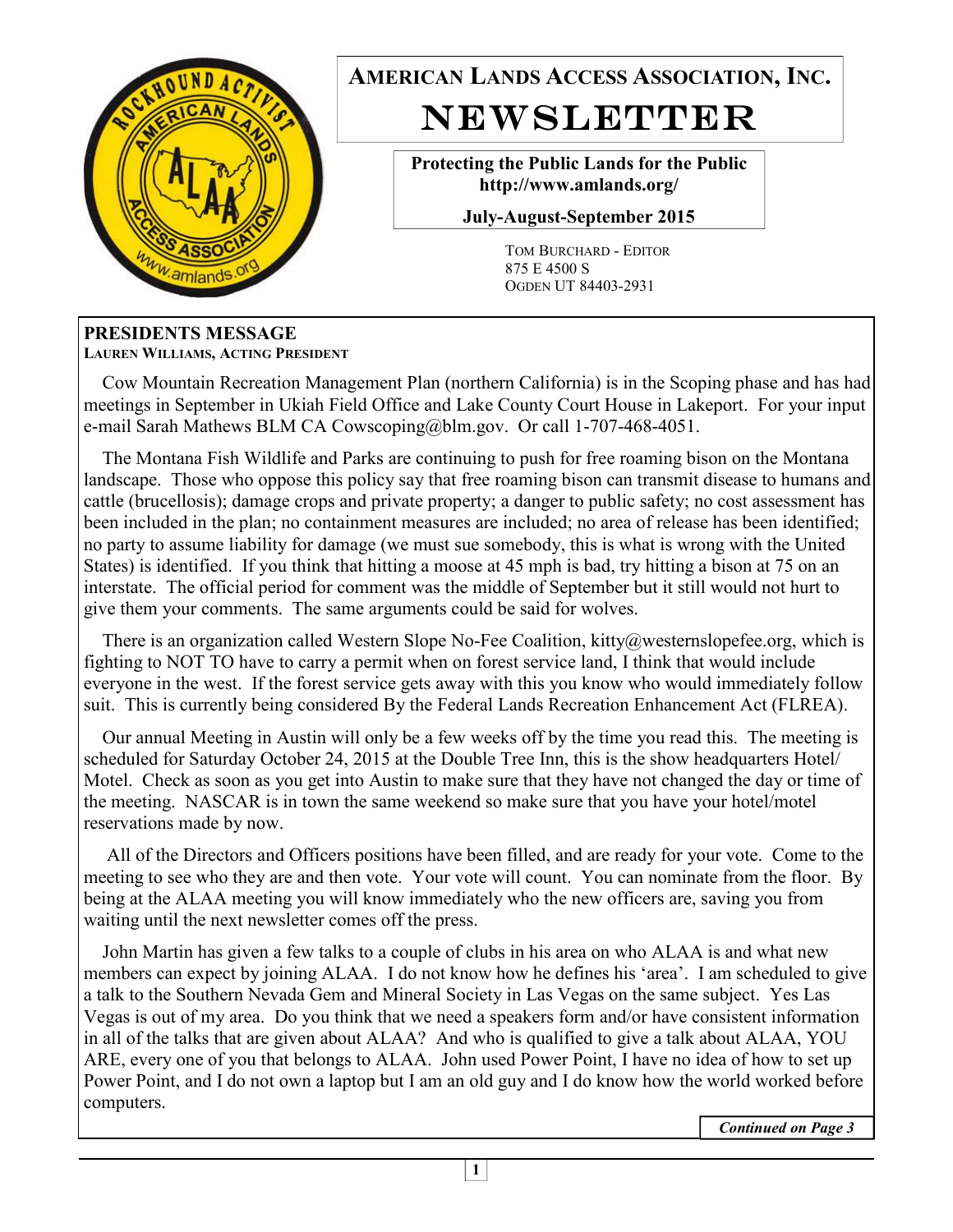#### **TABLE OF CONTENTS**

| CURRENT ALAA SCHEDULE FOR 2015 ··············· 2     |
|------------------------------------------------------|
|                                                      |
|                                                      |
|                                                      |
|                                                      |
|                                                      |
|                                                      |
| $ROCKHOUND$ $SoAPBOX - CONTINVED$ $\dots$ $6$        |
| ROCKHOUND SOAPBOX - CONTINUED $\cdots$               |
| ROCKHOUND SOAPBOX - CONTINUED $\cdots$               |
|                                                      |
| COLLECTING ON WASHINGTON ST. DNR LAND  9             |
| COLLECTING ON WASHINGTON ST. DNR LAND - CONTINUED  9 |
|                                                      |

| Collecting On Washington St. DNR Land - Continued $\,\cdots 10$              |
|------------------------------------------------------------------------------|
| Collecting On Washington St. DNR Land - Continued $\,\cdots 11$              |
| Collecting On Washington St. DNR Land - Continued $\cdots 12$                |
| Collecting On Washington St. DNR Land - Continued $\,\cdots 13$              |
| COLLECTING ON WASHINGTON ST. DNR LAND - CONTINUED $\cdots$ 14                |
|                                                                              |
| CASUAL COLLECTING - DEFINITIONS - CONTINUED $\cdots \cdots \cdots \cdots 15$ |
|                                                                              |
| PUBLIC LANDS POLICY - CONTINUED $\cdots$                                     |
|                                                                              |
|                                                                              |
|                                                                              |
| ALAA MEETING @ GOLDEN SPIKE & NFMS SHOW $\cdot\cdot$ 18                      |
| OFFICERS & DIRECTORS ROSTER ································19               |
|                                                                              |
|                                                                              |

#### **CURRENT ALAA SCHEDULE for 2015**

#### **ALAA at the AFMS/SCFMS SHOW**

Austin, Texas October 23 – 25, 2015 ALAA Annual Business Meeting Saturday, October 24, 4pm to 6pm Palmer Events Center, 900 Barton Springs Road

# **PROPOSED ALAA SCHEDULE for 2016**

#### **ALAA at QUARTZSITE**

Quartzsite, Arizona, Public Meeting, Friday, January 22nd, 7 PM 'New' Community Center **Speaker: Michael Hunerlach, Mining Geologist and Mineral Specialist, Pacific Southwest and Regional Liaison for USFS** Quartzsite, Arizona, Board Meeting, Saturday, October 23rd, ??:AM

Quartzsite, Arizona, CLEAN UP, Sunday, October 24th, 8:AM, Place to be announced

ROX VOBISCUM **NEWSLETTER DEADLINE**  Articles for the **NEWSLETTER** are **DUE** to the Editor by the **1 st of The Month - PRIOR - to the Month of Publication! Editor - Tom Burchard -** *editor@amlands.org*  **801-791-2828 - or -** *Roxhund@aol.com Permission to Reprint All or Any Part of this Newsletter is Hereby Granted, Provided, Credits and Citations are Maintained.*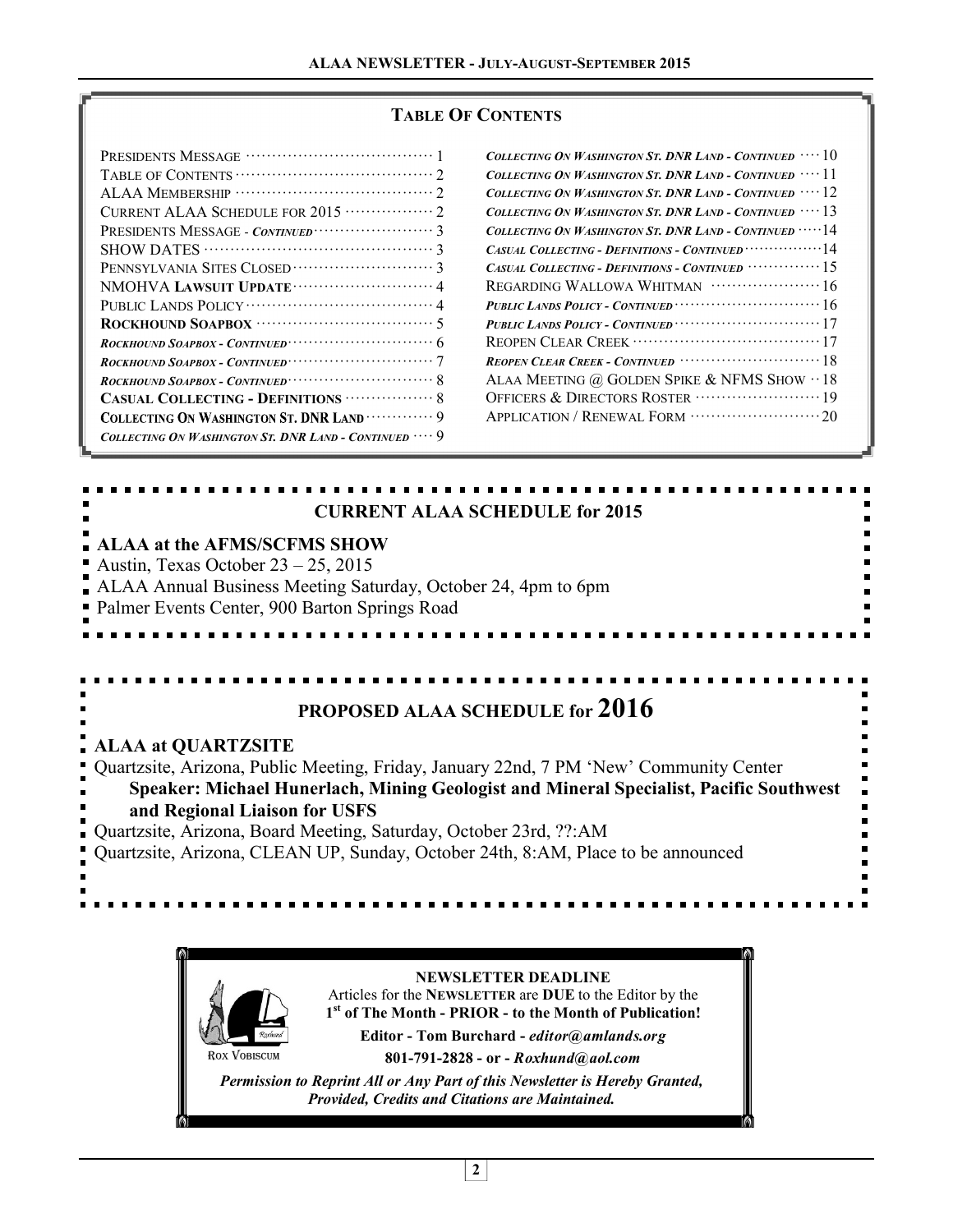*"President's Message" - Continued from Page 1* 

 Get on the notification lists, attend the meetings, make your comments, write and e-mail and snail mail your letters! Nothing happens until someone, "you" does it! Do it! Do it now!

#### **SHOW DATES FOR GEM AND MINERAL SHOWS SPONSORED BY MEMBER CLUBS AND SOCIETIES OF ALAA, INC.**

**YOUR ALAA AFFILIATED CLUB COULD HAVE ITS SHOW LISTED HERE. Send suggestions or problems to webmaster** 

> **American Lands Access Association PO Box 54398 San Jose, CA 95154**

# **OCTOBER 17-18**

El Dorado Mineral & Gem Society El Dorado Co. Fairgrounds 100 Placerville Dr., PLACERVILLE, CALIFORNIA contact: **info@rockandgemshow.org**

# **OCTOBER 24-25**

Peninsula Gem & Geology Society Los Altos Youth Center, One N. San Antonio Rd., LOS ALTOS, CALIFORNIA Contact: Steve Jobe **steve.jobe@sbcglobal.net**

Clackamette Mineral & Gem Club Clackamas Co. Fairgrounds, 694 N.E. 4th Ave, CANBY, OREGON contact: Beth Heesacker **heesacker@coho.net**

**NOVEMBER 7-8**  San Diego Mineral and Gem Society Al Bahr Shrine Center, 5440 Kerney Mesa Blvd., San Diego, CA 92111 Contact: Bob Hancock **rtourmaline2@aol.com**

# **SODA FIRE/GRAZING ALLOTMENT RESTRICTIONS**

 My sister wrote this post about the Soda Fire and I thought I would share it. "These figures are something to ponder. The BLM (aka--you and me--the taxpayers) spent \$4.7 MILLION to fight the Soda fire, which consumed over 280,000 acres--80% of which was BLM, 15% was private, and 5% was State land. The Owyhee 68 (google "owyhee68") is currently in a lawsuit with the BLM, because of their recent order which effectively CUT livestock grazing by up to 2/3's of what has been traditionally grazed in the past, to supposedly "save critical sage grouse habitat". Fried chicken, anyone? This spring was an unusually wet year, and yet the BLM would not budge on the grazing numbers or season allowed, and we left considerably MORE feed in our allotments AFTER they had been used than our cattle were moved into to START with last spring. That type of heavy feed was the very fuel that drove the catastrophic Soda Fire. You will notice that the private and State lands, which are managed differently sustained a much smaller loss. Location may have been part of it, but I'm willing to bet that common sense management of the land played a bigger part. Many ranchers had the fire burn right up to their fences, and then the fire went out, because it had been properly grazed, leaving a natural fire line.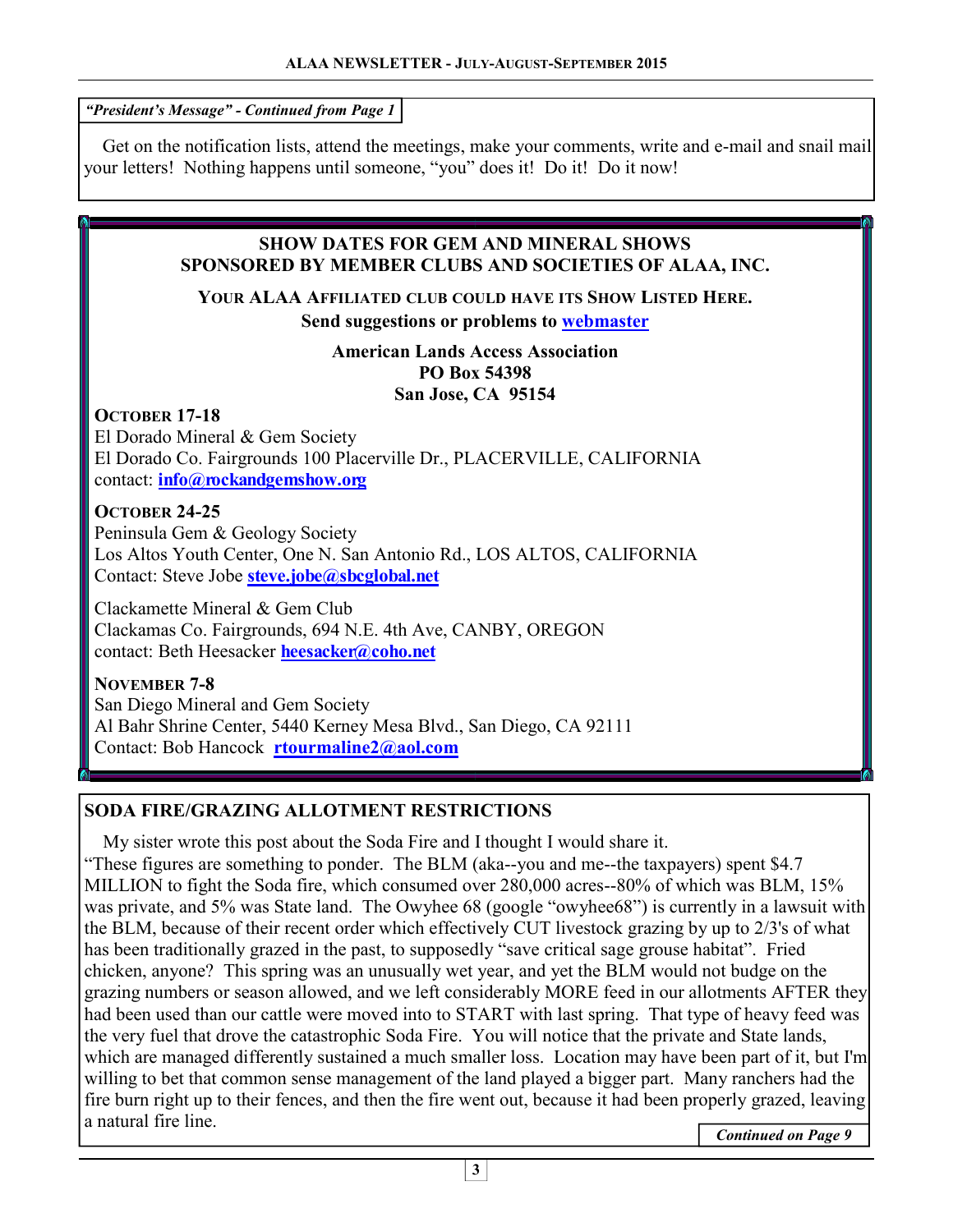#### **NEW FOREST SUPERVISOR: SAME SAD EXCUSES. FROM THE WALLOWA-WHITMAN JOHN D. GEORGE, EASTERN OREGON**

 The Wallowa-Whitman National Forest (WWNF) is fully into another year of planning, and never so self-evident as shown by the "guest comment" submitted by Tom Montoya in the Capital press. The current planning process on the forest is to test the waters, hope the public is not paying attention, and wait for light public response at meetings throughout the region, or which is not happening.

 The forest service has started its re-engagement with local communities on the forest plan revision, focusing on access, grazing and pace & scale of restoration. In total 1,094 official comments were received for the forest plan revision, with residents speaking out about the restriction of motorized access in the Blue Mountains thru the designation of routes (closure of cross country travel) and reduction of road densities (closure/obliteration of historic roads). The forests have participated in meetings and so far have brought nothing new to the public.

 While the forests do not have all the meetings scheduled, I do appreciate them working on meeting with the public. Each meeting held so far has had a very strong calling for the forests to develop a forest plan that retains and protects the current level of open motorized access to the WWNF and Malheur, as well as to reinstate an open motorized access system to the Umatilla.

 Most concerning is the WWNF continued development of Subpart A report of the Motorized Use Restriction Strategy. Subpart A is an internally driven decision, developed by specialist at the supervisors office that identifies the minimum roads needed to "administer" the forest. Mr. Montoya makes it very clear that the Subpart A report is NOT A DECISION document, however, his supervisor, disagrees with him.

 On June 12th, 2015, Mr. Pena wrote in a response to my Freedom of Information Act (FOIA) request he was denying the request per Exemption 5 "to prevent injury to the quality of the agency decisions" an exemption claimed to protect a government decision, of which Mr. Montoya claims this is not a decision.

 What is sold to the public as a flexible report, actually becomes a noose around the neck of rural communities as road closures and motorized use restrictions spring forth from this internally developed, agenda driven document. This model has been used throughout the west, and is now rearing its head in Eastern Oregon in an attempt to restrict human interaction on the landscape, per the draft forest plan revision.

 The road system identified under the Subpart A report would be the minimum roads needed to meet the current forest plans objectives, but does not have in its development any official public input combining the management objectives with the rural communities needs to access resources in the region. The recommendations from the Subpart A report will serve as a "spring board" to the Subpart B plan (closure of cross country travel) that is scheduled to take place in 2016, and assist in moving the people towards a "closed forest" system for motorized access.

 Residents expect to be involved in the process of developing the report, we will not be allowed to see the report until after its finalized, making it an ineffective tool for the region, except for those that mean to restrict motorized access. The report will serve as a baseline for future site-specific planning efforts to close/decommission roads and restrict open motorized access throughout the region.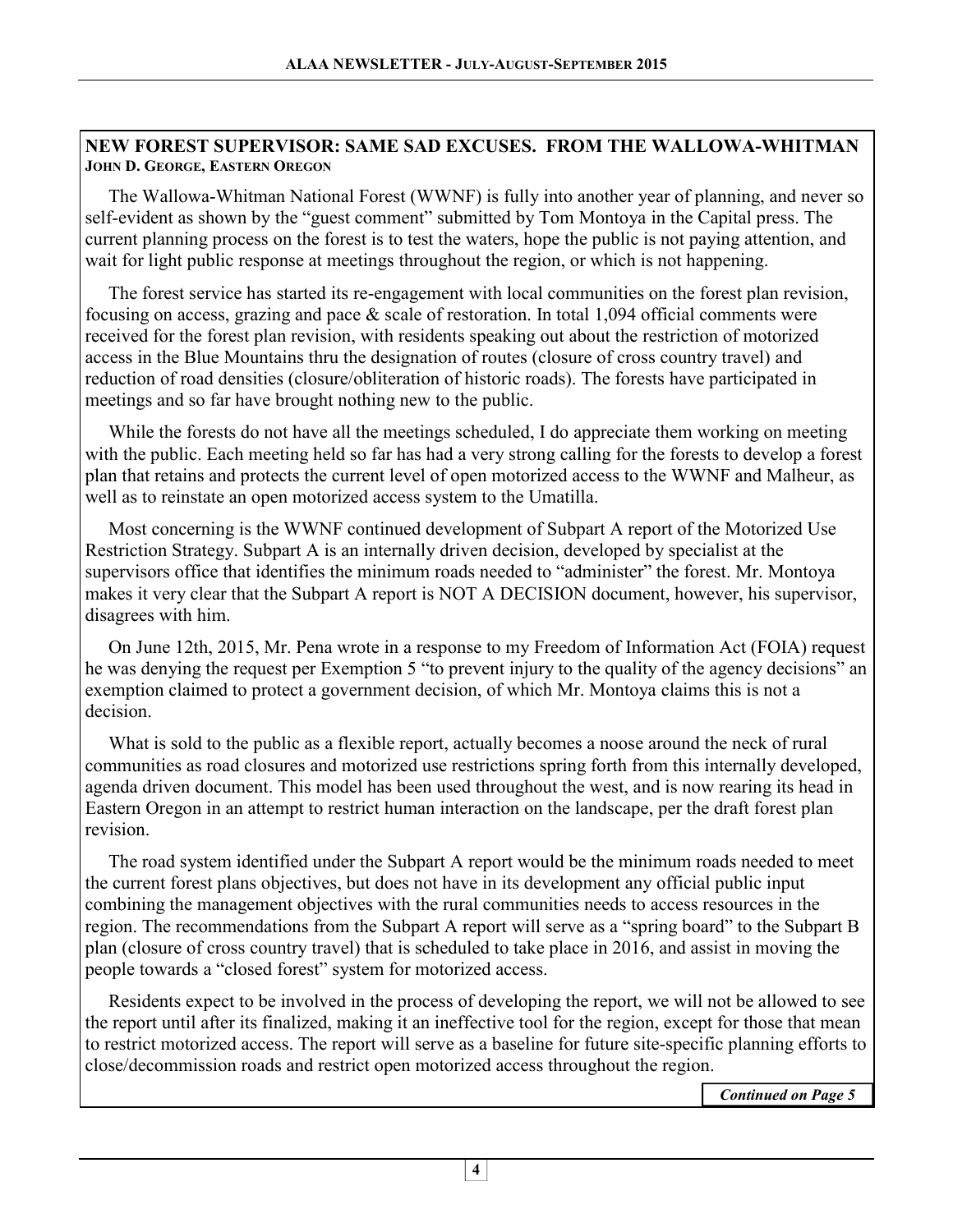#### *"New Forest Supervisor" - Continued from Page 4*

 Mr. Montoya states he "strongly encourages" further public involvement, but when the public requests to participate, they are told no.

 While the WWNF appears to have deferred work on Subpart B, it has not. With work continuing on Subpart A, the larger process of developing a Motorized Use Restriction Strategy is ongoing, and moving forward without public input or involvement, and the WWNF continues to breed hard feelings and mistrust in the public.

 Motorized use restrictions have generated a great deal of debate in Eastern Oregon over the last 8 years, as it should. We have aging residents, and families living below the poverty level, that are heavily dependent on open access to the resources that make our communities resilient to the adversities of today's world. The WWNF and Region 6 need to understand that the same people that feel sustaining their customs, culture and economic sustainability are in important, are the same people that cherish the natural resources around them.

 The people openly accept the opportunity to engage with the WWNF and Region 6 on the Motorized Access Restriction Strategy and Forest Plan Revision, but must be fully included, and not brought into the process after plans are developed, as is currently being done.

# **NEW DESIGNATION FOR 'MIDDLE ROGUE RIVER'**

From: Defend Rural America Date: August 19, 2015 Subject: Jo County Commissioner provides what has been lacking: +LEADERSHIP+ Commissioners Oppose New Designation For Middle Rogue River

 The Josephine County Board of Commissioners ruled in favor of private property rights as well as sustained timber harvests and mineral extraction during its weekly business session this morning.

 The commissioners unanimously approved a resolution of opposition to the proposed inclusion of an additional section of the Rogue River into the Wild and Scenic Rivers System.

 The Bureau of Land Management plans to ask Congress to include a 63-mile section of the Rogue from Lost Creek Dam downstream to the mouth of the Applegate River in the designation. The section from the mouth of the Applegate down to the Lobster Creek Bridge is already Wild and Scenic.

 In the resolution opposing the move, the commissioners pointed out that nearly 86% of the Rogue River corridor, including the Grants Pass section, is privately owned, plus the county operates several parks along the river. Any new Wild and Scenic River designation would adversely affect both private and public property rights affecting usage and development.

 The board also unanimously approved responses to the BLM's Resource Management Plan. Commissioner Simon Hare stated that the plan falls short when it comes to proper management of timber and mineral resources. He also said the federal agency has failed to coordinate with Josephine County.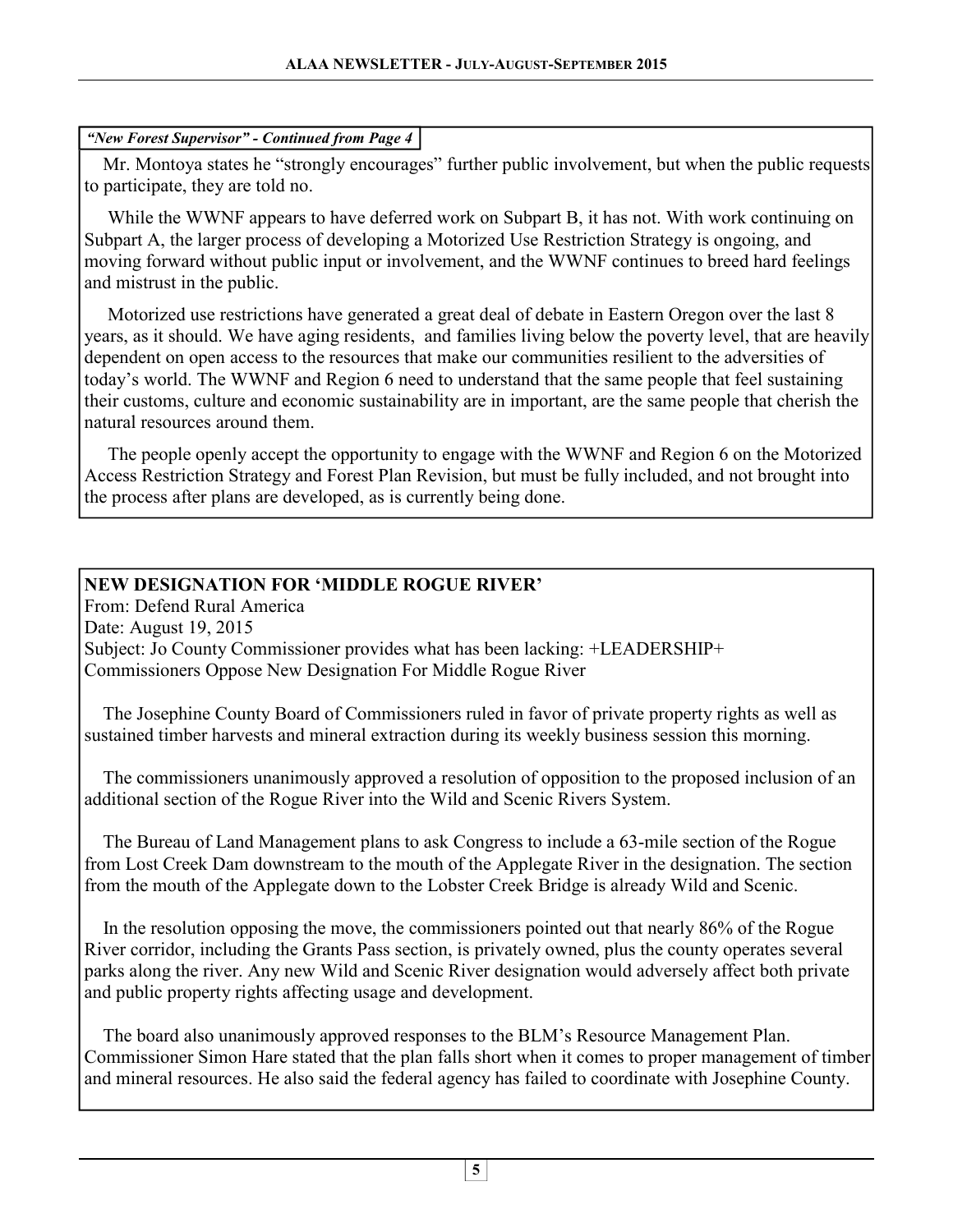#### **ROAD CLOSURES IN WYOMING FROM E-MAIL SUBMITTED TO ALAA**

 I'm forwarding this e-mail as an attachment. I'm hoping that you can disseminate the information to as many rockhounds as possible. <sup>\*</sup>

 If the Sierra Club can have a campaign to close roads, then why can't the rock clubs get one going to keep them open? <sup>\*</sup>

I guess it depends on whether rockhounds want to continue collecting rocks!

 All the information is not yet available but the ALAA should be able to get the necessary information. I will forward info as I receive it. Î

Thanks for reading! Jim McGarvey Concerned Rockhound

-----Original Message----- From: JimmyMac <degarbey@wyoming.com> Subject: Road Closures in Wyoming Date: Wed, 30 Sep 2015 00:14:32 +0000 To: undisclosed-recipients:

 I'm sorry to inform you that the Sierra Club is forcing the Forest Service to close roads to motorized travel in some of rockhounds favorite collecting areas. Would you be happy if they closed the roads into the Wiggins Fork area so you can't go in and collect Wiggins Fork wood anymore? That's one of the areas that will be closed.

 It seems that the Sierra Club got something like 23,000 letters to be sent to the Shoshone National Forest planners to close down those roads and many other roads in Wyoming. At a recent meeting a representative of the Sierra Club pointed to a map and told the Forest Service representative that these are the roads he wanted closed. Ì

 Rockhounds have got to start participating in these government decisions if they want to continue to collect rocks. This is not just in Wyoming, its happening all over our United States!

What do YOU want to do about this? Rock clubs (the club) can't do much. It's up to the individuals in the clubs to act. We need a national response to this control of our hobby.

I hope you can muster up the courage to fight this obstacle to our "Pursuit of Happiness"!

Thanks,

Jim McGarvey

Riverton Mineral and Gem Society, Inc., Wyoming.

Wyoming State Rep. for Public Lands Advisory, Rocky Mt. Federation of Mineralogical Societies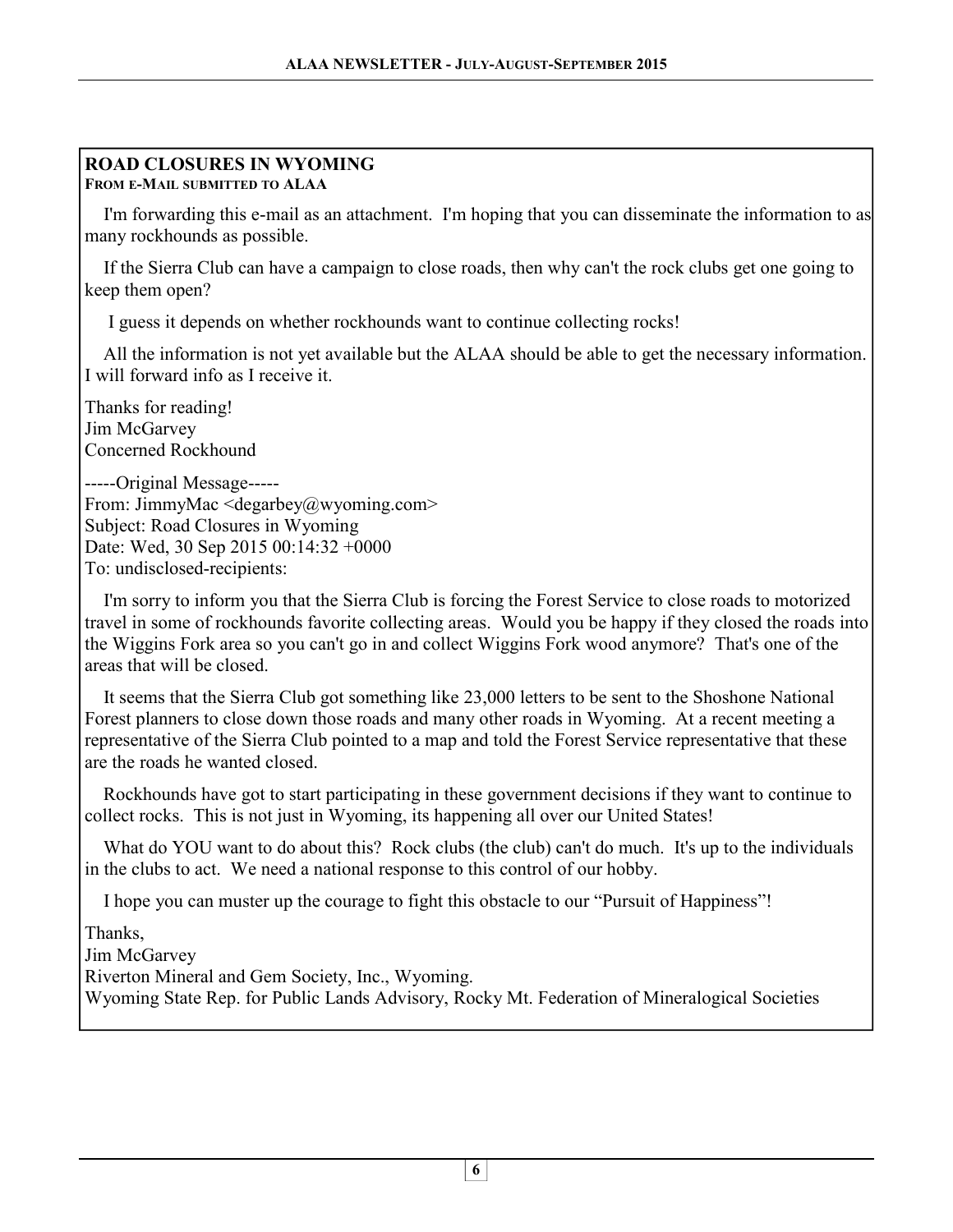# **THE FOREST SERVICE AND A BOX OF FROGS**

#### **BY BRIAN GARDNER**

 After 30 years of dealing with the U.S. Forest Service, I sense that they are finally reaching a critical melt down stage.

 Land management policies are spinning wildly out of control and biological anarchy rules. Administrators and personnel jump in and out of the political cauldron like a box of frogs on steroids.

 Here are ten reasons that explain how they got where they are and why you probably cannot expect things to change anytime soon:

# **REASON 1: PROMOTION/ADVANCEMENT SYSTEM**

 The Forest Service rewards rank and tenure, not genuine experience, intelligence, skill or virtue.

 Forest Managers and scores of other FS employees are regularly forced to fill job openings elsewhere across the nation in order to advance or survive within the government bureaucracy. Of course they are rendered completely ignorant when they arrive at their new job locations, since the land they descend upon is nothing like the landscape they left behind.

 This kind of transient, revolving door management scheme would be considered insane by any private, bedrock industry on the planet. Real enterprise requires talented, experienced personnel on site to direct and manage land holdings. But in the Forest Service, a ranking Supervisor from a tiny Florida cypress swamp is likely to be promoted to manage a vast, Oregon alpine forest of fir and pine. All they require is a basic understanding of the latest CFP Regulations and a means to deposit their paychecks.

# **REASON 2: ROMAN ETHICS**

 Every Forest Service employee, regardless of rank, is indoctrinated with an ancient Roman concept: That government is an end in itself and their raison d'etre. They must be made to believe that their regulations and penalties are actually a gift to the public and a benefit to all of humanity, that without their superior control and enforcement, National Forests would become, well, the diseased,

insect infested, worthless wasteland that they have become.

 Why else, in the face of their overwhelming failure, would they arrogantly persist in proclaiming themselves the saviors of the ecosystem and lords of the biosphere?

#### **REASON 3: HIRING/FIRING POLICIES**

 The Forest Service has become an employment juggernaut and safe haven for anyone who manages to break the barrier of 'temporary' job status. Once made permanent, you couldn't successfully terminate Charles Manson without reams of administrative documentation to substantiate individual acts of misconduct over five years, intervention hearings, formal appeals and supporting testimony.

 More realistically though, it has become nearly impossible to dismiss from service the incompetent, the lazy, the inordinately prejudiced, the foolish, the deranged. Unless they commit the vilest of bureaucratic sins: insubordination. To disagree or question any directive, no matter how senseless it may seem, is a cardinal violation of internal politics and will get you canned (or more likely reassigned) in a week.

 Their method tends to reward those who are lazy but compliant, to promote people who are incompetent but who object the least to performing nebulous tasks. Those who remain become entrenched Lemmings. When they retire or leave the FS (for any reason), they seldom find work in the private sector, unless the employer desperately needs a FS interpreter to fix government contracts, because they have no viable skill in the actual economy.

#### **REASON 4: JOB SECURITY MOTIVATION**

 Forest Service employees do not spend sleepless nights worrying about the condition of the National Forests or the welfare of American citizens. They do not drive to work dreaming of ways to improve land management or cut costs.

 Instead, they mainly focus upon sustaining their jobs, along with the opulent medical and retirement benefits the government guarantees to all its minions, and upon **Continued on Page 8**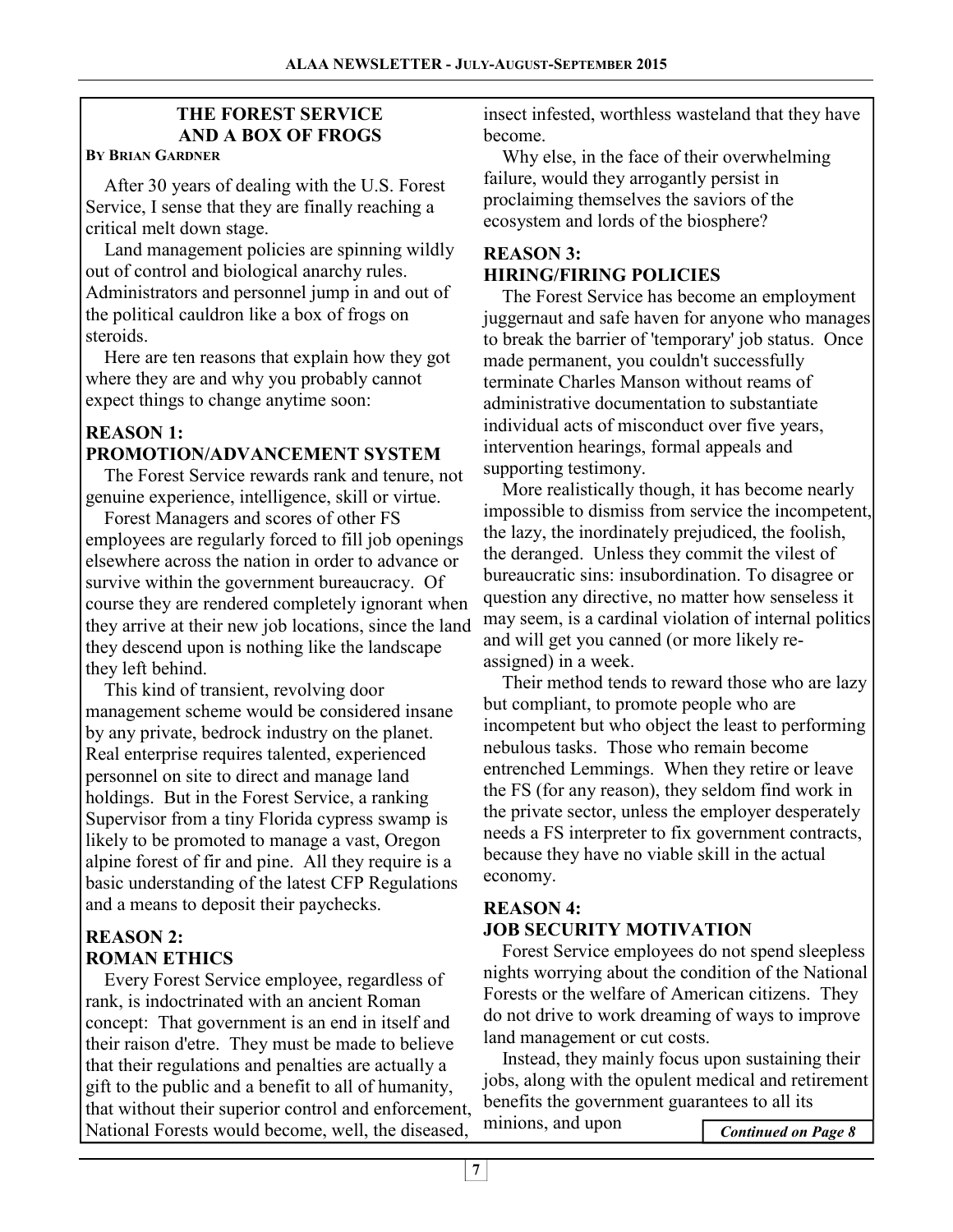# *"Forest Service - Frogs" - Continued from Page 7*

positioning themselves to move up the bureaucratic food chain. The aloof and vacant attitude they project to the general public is not the result of some special, objective professionalism they possess. The fact is that they truly don't care. That is, of course, unless you're powerful enough to impact their job status or threaten their internal advancement.

# **REASON 5: SOCIAL STIGMA**

 FS personnel don't often hang out with ranchers, farmers, loggers, miners or anyone else who has a sincere, vested interest in the land they manage.

 Much like law enforcement officers, they sequester themselves into small cloisters of likethinking individuals and conduct their social activities inside the sphere of their own little group. Thus surrounded by people who uniformly support and confirm their opinions, they begin to view everyone outside their group as an adversary or obstacle to their progress.

 This elitist, esprit de corps attitude is widely promoted and encouraged in corporate america. But corporate america isn't a public service industry nor do they control vast tracts of public lands, the disposition of which directly impacts millions of American families.

# **REASON 6: THE NUREMBERG FACTOR**

 Immediately following WWII, at the Nuremberg Trials, and endless procession of war criminals pleaded innocent to a laundry list of human atrocities by claiming that they were merely 'operating under the orders, directives and regulations of higher authorities'.

 In similar fashion, the Forest Service regularly uses the identical blanket-excuse to justify ugly local land management decisions, horrible fiscal policies and performance failures. They want us to believe that they are merely the puppets of their masters in Washington D.C. and, as such, cannot be blamed for their blatant procrastination, incompetence, obstructionism or mismanagement. This 'don't kill the messenger' plea is nothing but a ruse to defray the responsibility for bad decisions

away from themselves, which is precisely where it belongs.

 It is the classic persona of the faceless, irresponsible bureaucrat who wishes to remain anonymous and distant from the destruction he/she creates. If we are to think of them as messengers of any kind, then they might better be described as the type that precede Armageddon rather than those who deliver babies.

# **REASON 7: PSEUDO MILITARY STRUCTURE**

 The only military operating procedures the Forest Service has adopted are the ones that make them among the least effective organizations on the planet.

 The 'foyer' system was outdated shortly after the signing of the Magna Carta. The 'why have a hundred people do it with shovels when you can have a thousand do it with tea spoons' philosophy was dropped after the last depression but is still overwhelmingly popular with FS Administrators. Perhaps the one contemporary characteristic that both the military and the Forest Service share is their propensity to spend an incredible amount of money on new equipment and menial tasks.

#### **REASON 8: PROBLEM SOLVING MENTALITY**

 Problem-solvers need, uh, well, problems. The Forest Service is saturated with people who couldn't pour water out of a boot if the directions where carved in the heel, unless the task was presented to them as a problem to solve. And everybody knows there isn't any money in prevention.

 But the problem (with problems) is that something has to happen before a team can be assembled to fix it. That makes everything they do ex post facto. Insects must first destroy half the forest before the team can figure out how to save the other half, maybe. The ash from a 'controlled burn' has inadvertently landed in nearby drainages and formed natural lye, thus killing every species of fish in the streams for twenty miles in every direction. That's a problem.

 But the real problem is you. Everything you might use the National Forest for, whether it's hiking, riding, mining,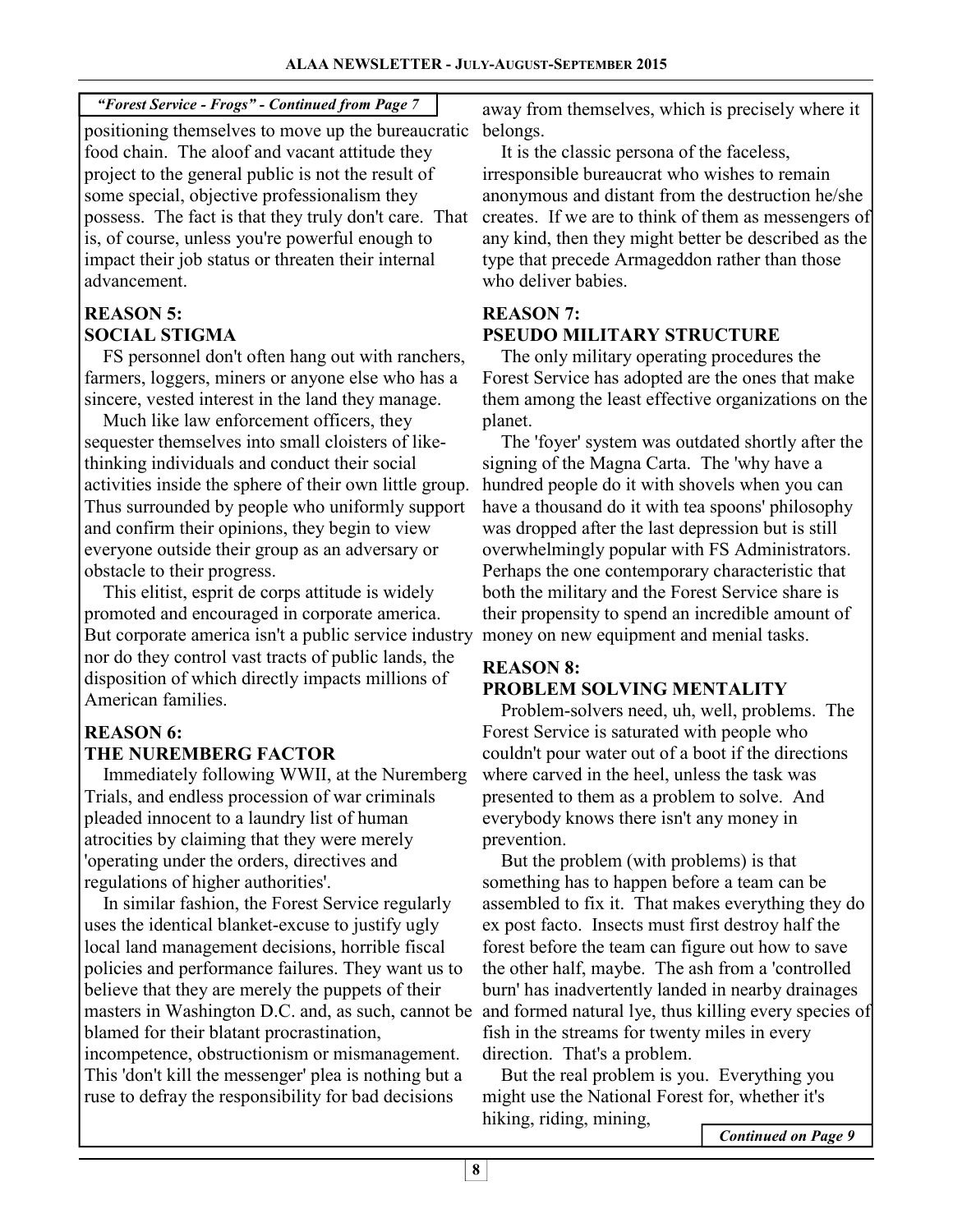*"Forest Service - Frogs" - Continued from Page 8* 

grazing, camping, etc., is considered inherently destructive. The FS not only views you as an enemy, but considers your personal conduct potentially dangerous regardless of your activity. Smokey the Bear has become a paranoid, cynical, suspicious overlord.

# **REASON 9: BUDGET PROCUREMENT**

 The government rewards lavish spending (see #7). The more you spend, the more you can ask for individuals who work (or have worked) for the and receive. The unbelievable waste of both equipment and personnel used to fight forest fires in the west is legendary. But, even without a wildfire, the FS can spend a bloody fortune annually on a single EIS (Environmental Impact Statement) that takes years to produce. That, along with a whole raft of highly questionable employees on the payroll, including wolf-callers, bird-spotters, junior college archaeologists, illegitimate geologists, untrained biologists, tree painters and others, make the Forest Service the most extravagant, least efficient organization outside Sweden.

#### **REASON 10: LEGAL TIMIDITY**

 Like any bureaucracy, the Forest Service is terrified by lawyers, law suits, or even the suggestion of legal action. The law supersedes their Ranger Dictatorship and threatens to hold them accountable for their actions. And why are they so timid? Only because they realize that their regulatory laws are no match for actual statutory law. Their inter-office, kangaroo court decisions don't cut it when put under a microscope.

 So they spend their time planning the battles they can win and scheme to assert their will upon individuals who cannot afford to oppose them.

# **THE BOTTOM LINE**

 While I know and respect several exceptional Forest Service, the overall condition of the agency itself is so dismal, corrupt and self-serving that any hope of repairing it is becoming more futile every day. Appointing a political commission of overseers is like asking the rats to watch the mice.

 Alarmist environmental constraints will continue to force the Forest Service to circle the wagons and erect every regulatory barrier they can to prevent any activity that even hints of profitability. The legitimate development of natural resources, or even setting foot upon them, has been condemned as a sinful and destructive practice for any reason, let alone mining.

 In the meantime, while the National Forests continue to self-destruct under poor management, the Forest Service will continue to thrive until it collapses utterly and completely like the recent stock market or like a pillar of ash that has grown far too high only to implode upon its own flimsy structure.

# *"Soda Fire" - Continued from Page 3*

 Please understand that with this abundant old grass left over from this year, we are still expected to follow the new cuts that have been ordered by the BLM. This means we were allowed to pay our lease to graze it for this year, but year two (2016) we would ONLY be allowed to graze from October 25 until December 25. Ordinarily, we start gathering the mountain to come home by the middle of October each year. By then, the springs, creeks, and reservoirs are drying up, and we are often hauling water to the cows, so it means we would be trying to push cows to go UP into the high country when the grass has already dried up for the season, and the water supplies are short. It also means that when the first snowflakes fall in November, Mother Nature tells the cows it is time to head OFF the mountain, not UP the mountain. Year three on our scheduled BLM rotation (2017) is scheduled as a year of "rest", with NO grazing allowed, so this would effectively mean a 2/3's cut in our grazing for our allotments. Hunting will be affected by this change in grazing, because the wildlife prefer the young, tender grass, not old rank feed that cattle will graze. This is why the wildlife leave "protected" range and follow the livestock onto range that has been grazed. If these rigid grazing cuts remain in place, it will effectively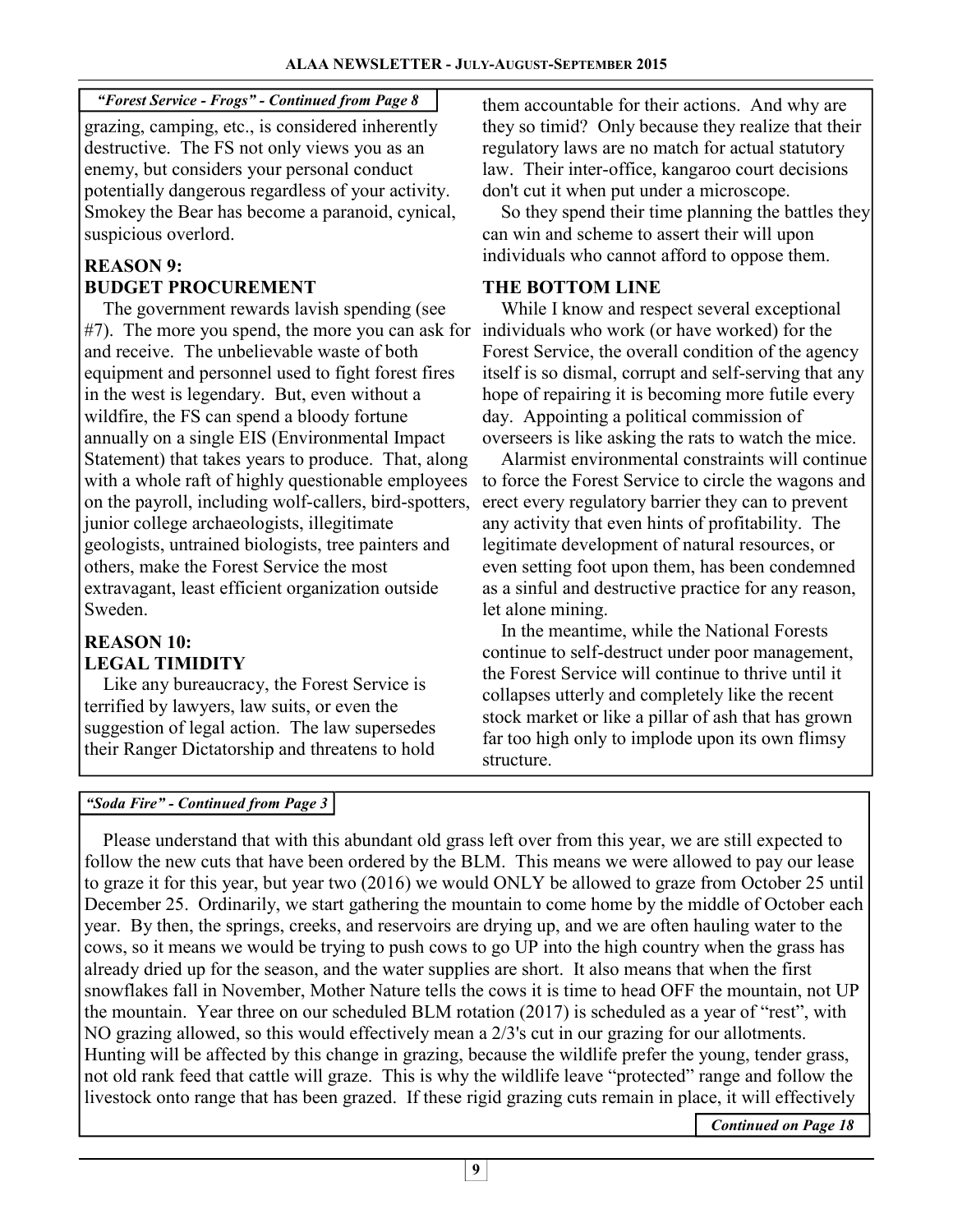# **COLLECTING OBSIDIAN DAVIS CREEK & MODOC N.F.**

This report is a result of more than a few e-mails, and a 'Report', starting back in August. I hope that I have everything in chronological order so that all can understand the issues involved.

From: "J. R. Martin" < smartin@antelecom.net> To: jckeffer@comcast.net Cc: "American Lands Access Association" <alaa@amlands.org> Sent: Friday, August 7, 2015 8:42:28 AM Subject: Davis Creek Obsidian James C. Keffer I have been receiving several e-mails about the issues at Davis Creek and Obsidian collecting. I have read your correspondence to the USFS and your request for information and meetings. I understand what some of the problems are there and agree with you and your quest. I have not seen or am I able to find the USFS documents or documentation that started your process. Can you provide me with the link to the USFS documents or provide me with the copies of the documents and their source? Thank you for bring this issue to light. John Martin American Federation of Mineralogical Societies Legislation and Conservation Committee Chair afmsclc@antelecom.net smartin@antelecom. ======================================= From: James Keffer [mailto:jckeffer@comcast.net]

Sent: Friday, August 07, 2015 3:02 PM To: J. R. Martin Subject: Re: Davis Creek Obsidian John,

 Finding documents that started this whole process was/is part of the problem. The USFS and Timothy Davis (Chief Forest Ranger, Modoc Nat. Forest) in particular, did not go to any great lengths to publicize the rule change. The only reason I found out is from rock hounds and flintknappers who recently visited the Davis Creek area and were made aware of the change by the people at the Davis Creek Mercantile.

 The only other reference I found was a rock club in Reno. I seems someone affiliated with the club knew about the proposal and sent a notice to the members. Other than that no one I've heard from was ever notified and no one was aware of a public comment period. In fact NONE of the rock hounds or flintknappers who had obtained permits for recreational rock collecting in the past were notified of a public comment period or of the proposed limit reduction! And the USFS has their contact information! That is one of the basis for which I've filed a complaint with the USFS 5th District headquarters.

 After hearing from several flintknappers (I'm the webmaster of our website **http://PugetSoundKnappers.com** and keeper of the Master Membership Roll) I decided to contact the USFS to try and get an explanation as to why and how the decision was made. I made three separate request under the Freedom Of Information Act (FOIA); 1) for all material - reports, analysis, studies, etc. that were used to justify reducing the recreational obsidian collection limit from 500 pounds to 100 pounds, 2) for an accounting of all funds generated from the sale of so-called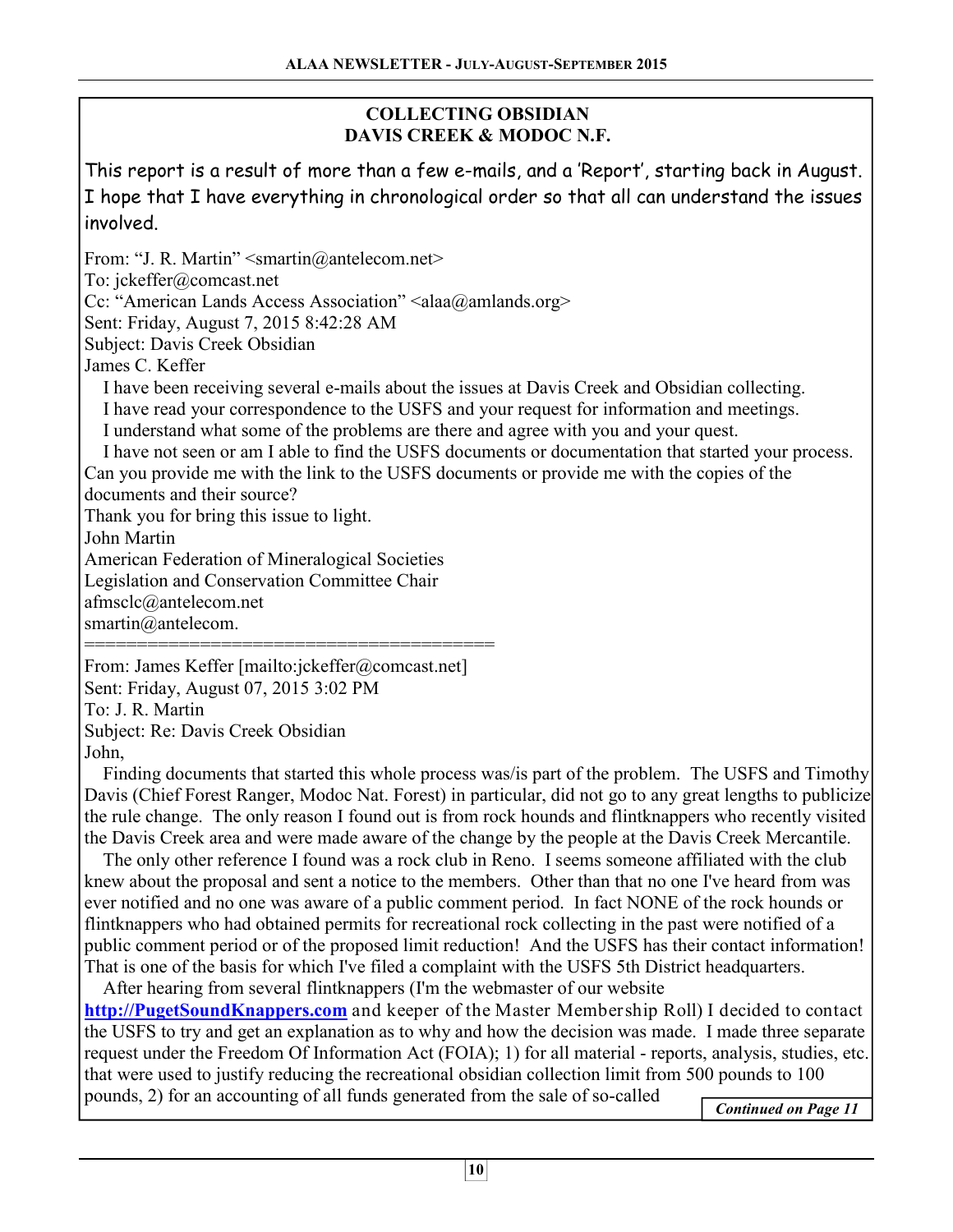'commercial licenses' and 3) the rational for allowing 'claims' on obsidian which is contrary to the Federal Mining Act.

 So far I've not received a satisfactory answer on any of these request and they have been elevated to the USFS Regional Headquarters. Even the request for an accounting of the proceeds from the sale of the commercial licenses have been unavailable - a 'no records determination' was made at the District office. This was forwarded to the Regional Headquarters who have launched an investigation.

 Prior to receiving any reply to my FOIA request, Ranger Tim Davis asked for a conference call to include USFS Rules Administrator Jayne Biggerstaff, the USFS Geologist, and myself. I arranged for our own professional geologist, James Miller (Master Flintknapper and Rock Hound) to be included on the call. I insisted that they grant permission to me to record the call and I received their permission and did record the 45 minute conference call.

 In spited of both my and Jim Millers considerable efforts, we were unable to get Ranger Davis to provide any justification for reducing the recreational rock collecting limits. It became apparent though that the reason was to allow unfettered access to the commercial people. In the past 1,000 - 1,500 recreational rock collectors would visit Davis Creek annually (USFS numbers) and only a couple dozen commercial licenses were being purchased. From what we have learned there are only a few commercial licensee and they are shipping container loads of obsidian to China. The USFS is aware (admits) to this and has no problem with it.

 The USFS has no way of enforcing the limit - they have no authority to issue citation, arrest, etc. They simply refer the matter to the federal police for investigation of theft of Government Property.

 Ranger Davis and Jayne Biggerstaff suggested that they could allow a modification of the 100 lbs. limit for 'organized clubs'. Essentially they would give individual club members permission to collect larger amounts for the entire club. The PSK Council of Elders rejected that proposal - we did not want to be put in a position of 'favoritism' over independent/individual rock hounds or flintknappers.

 As it stands right now recreational collecting is limited to 100 lbs. per person per year. I've started contacting every federal legislator in Washington to enlist their support and I'm encouraging all rock hounds and flintknappers to do the same.

 I've also notified the Alturas City Council of the probably adverse impact this decision will have on rock hounds and flintknappers not visiting the Alturas area. I plan to expand that theme to the local legislators, Chamber of Commerce, etc.

 I'm also drafting letter to all of the schools, scout groups, museums, etc., where Puget Sound Knappers have conducted demonstration, lectures and classes, requesting their support via letters, phone calls and e-mails.

 Anything that you and your group can to help in this regard would be greatly appreciated! Sincerely,

James C. Keffer

Proud Member of the Puget Sound Knappers Association

Chief - PSK Clan of the Ooga Booga Tribe

Webmaster - **http://pugetsoundknappers.com/**

Publisher - SPALLS, the Official Newsletter of the PSK =======================================

In a message dated 8/7/2015 7:04:51 P.M. Mountain Daylight Time, smartin@antelecom.net writes: Marion, Tom

 I have been following this, from a distance, and it seems that a USFS manager has changed the rules on collecting obsidian at Davis Creek. I have never been to Davis Creek. It seems he has changed the amount of obsidian that an amateur collector can collect and have in possession, kind of like trout, from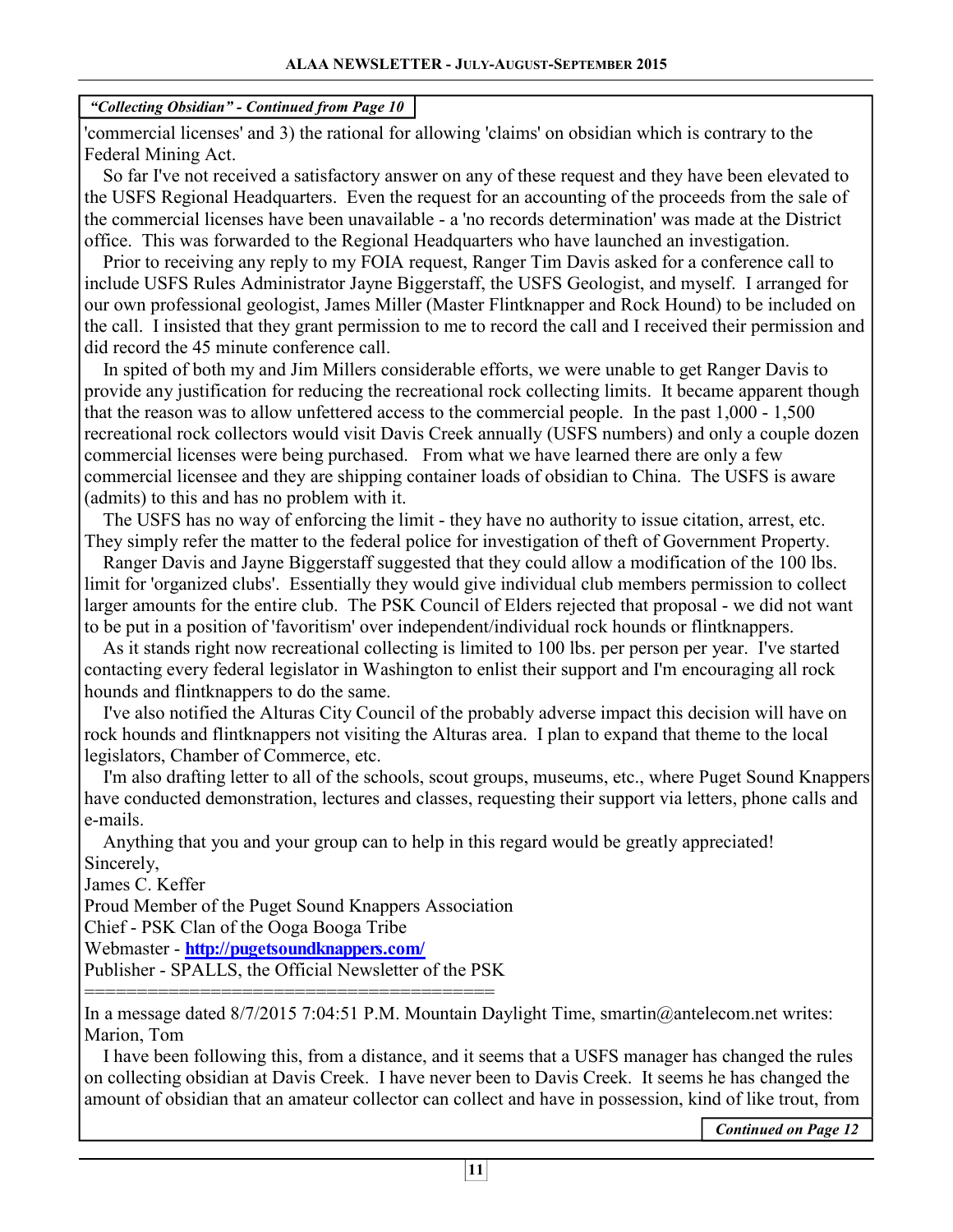500 lbs to 100 lbs. The problem is no body can find any written document stating the change and no USFS person can or will produce a document of any kind. These people in Puget Sound area have ask the USFS for the documentation, even through FOIA and have been stonewalled it seems. Without a published written change in the rules, how can the collecting limit change be enforced or can it? Without any form of written, dated and signed documentation the collecting limit of 500 lbs. should still stand, correct? Davis Creek is in California and falls under the umbrella of the CFMS, however the issue is being addressed be Washington State which is in the Northwest Federation. Since it does cross jurisdiction lines should, could, would a letter from AFMS or CFMS to the

 Modoc Forest Manager or the higher up DOA Officer be of any use to get the issue solved. It does not really matter to me if it is 500 lbs. or 100 lbs. What does matter is that the change must be in some form of published written document, which so far the USFS, according to the Flint Knappers of Puget Sound, has not produced. Is this something that CFMS, AFMS or maybe even ALAA should get involved with? Not to take sides but to state that if a rule change is not published and made available to the public than no change has occurred and the collecting amount as currently published still stands and is valid!

Your thoughts!

John

AFMS, CFMS. ALAA. PGMC, etc.

PS: I have been looking through the USFS website information around Davis Creek and have not found anything even remotely indicating any changes in rules or regulations!

======================================= From: Davis, Timothy E -FS [mailto: tedavis@fs.fed.us]

Sent: Friday, September 11, 2015 9:19 AM

To: shirleyleeson@cox.net

Subject: Modoc NF Obsidian Collection

Ms. Leeson

Your e-mail dated August 15 was just recently forwarded to me. The Forest's Public Affairs Officer is checking into why it is taking so long for e-mails to our information inbox to show up where we can read them.

 Earlier this summer I approved a new policy and plan to manage the collection of obsidian from the four approved areas in the Warner Mountains. The old policy had been in place since 1992. Primarily due to the increased demand and use of the approved areas by commercial obsidian collectors there was a need to review the old policy and make needed changes. This review was conducted under the requirements of the NEPA and included public involvement. We did the best we could with public involvement but it was not possible to get the word out to everyone who has used or had an interest in obsidian collection. Over the years there have been hundreds of users from a diverse audience. We sent out information about the NEPA review to many of the clubs we were aware that used the areas, published notices in the local paper, and put information on the Forest's webpage.

 Actually the change from 500 pounds to 100 pounds per personal use certificate occurred several years ago and my recent decision just affirmed that change. That change was made by my predecessor on the advice of the Forest's minerals specialist. There was a concern with some unsafe collection practices, such as tunneling, and it was thought that a reduced collection limit would allow for better management of the collection areas.

 Yours has not been the only question about the collection limit associated with personal use. I appreciate the fact that many collectors come from a considerable distance and because of that need to collect enough material to last for at least a few years. I have told others that I want to see if the 100 pound collection limit is effective in meeting management objectives before I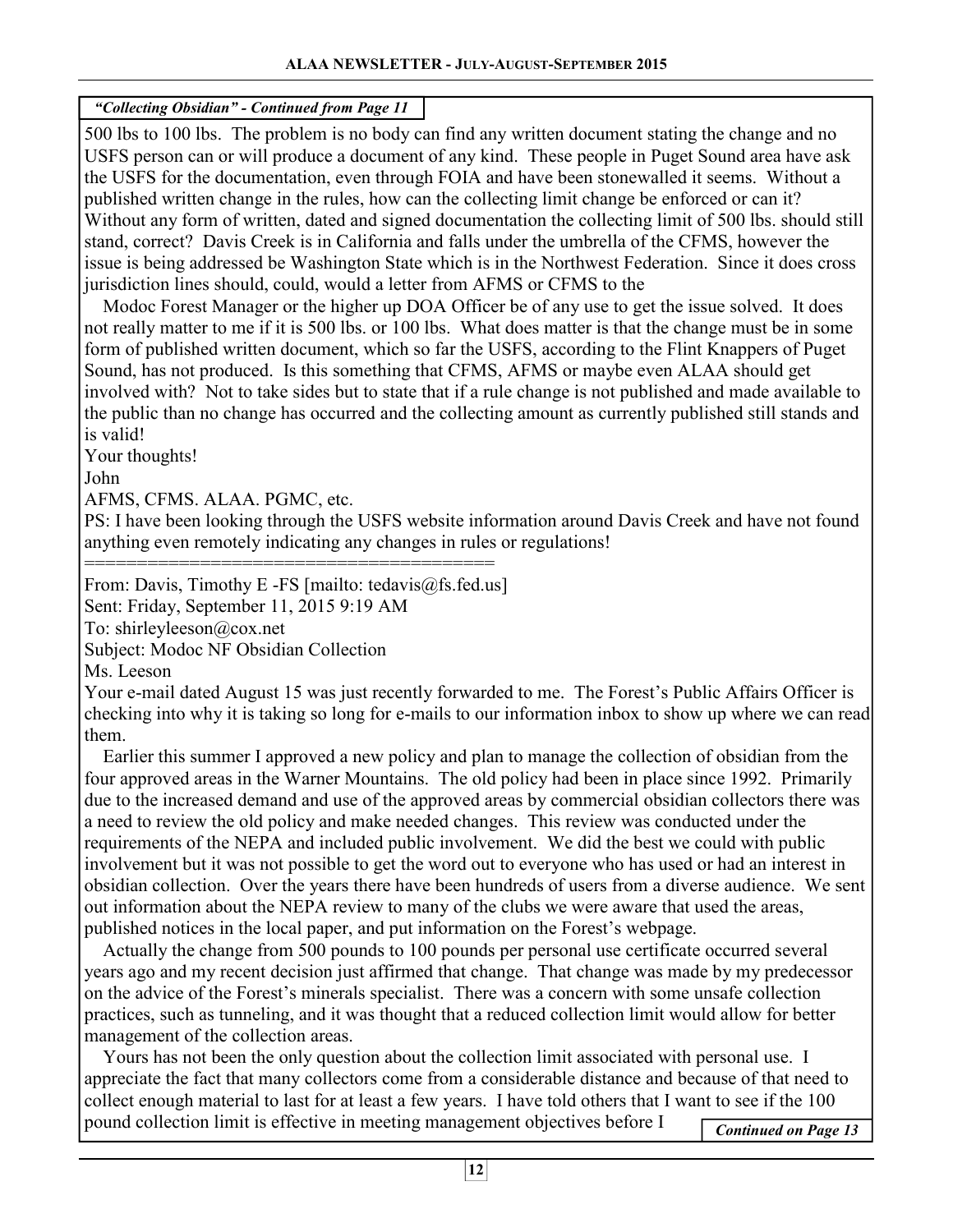| "Collecting Obsidian" - Continued from Page 12                                                                                                                                                                                                                                                                                                                                                                                                                                                                                                                                                                                                                                                                                                                                                                                                                                                                                                                                                                                     |                             |
|------------------------------------------------------------------------------------------------------------------------------------------------------------------------------------------------------------------------------------------------------------------------------------------------------------------------------------------------------------------------------------------------------------------------------------------------------------------------------------------------------------------------------------------------------------------------------------------------------------------------------------------------------------------------------------------------------------------------------------------------------------------------------------------------------------------------------------------------------------------------------------------------------------------------------------------------------------------------------------------------------------------------------------|-----------------------------|
| consider any changes. The limit is part of the collection plan which is subject to a review every year and<br>can be changed by me. I appreciate your question and interest in obsidian collection. I would like to<br>hear additional feedback as that will help inform any modifications to the collection plan.<br>I also want to let you know that while there is the 100 pound limit per personal use certificate, there is<br>no limit on the number of certificates that can be issued to an individual. And there is no limit per group,<br>so each member of a party can be issued a certificate. It is also possible to get certificates issued by mail<br>which would allow more than one certificate to be issued to an individual. As I stated before the<br>reduction in collection amount per certificate was made to allow for better management of the resource.<br>If I find this is not effective and there are better ways to achieve our goals I am willing to make changes                                   |                             |
| to the collection plan.<br>Thank you again for your inquiry. I value hearing from people like you.<br><b>Timothy Davis</b>                                                                                                                                                                                                                                                                                                                                                                                                                                                                                                                                                                                                                                                                                                                                                                                                                                                                                                         |                             |
| <b>District Ranger</b>                                                                                                                                                                                                                                                                                                                                                                                                                                                                                                                                                                                                                                                                                                                                                                                                                                                                                                                                                                                                             |                             |
| <b>Forest Service</b>                                                                                                                                                                                                                                                                                                                                                                                                                                                                                                                                                                                                                                                                                                                                                                                                                                                                                                                                                                                                              |                             |
| Modoc National Forest, Devil's Garden/Warner Mountain Ranger Districts<br>p: 530-233-8812                                                                                                                                                                                                                                                                                                                                                                                                                                                                                                                                                                                                                                                                                                                                                                                                                                                                                                                                          |                             |
| c: $530 - 708 - 1364$                                                                                                                                                                                                                                                                                                                                                                                                                                                                                                                                                                                                                                                                                                                                                                                                                                                                                                                                                                                                              |                             |
| tedavis@fs.fed.us                                                                                                                                                                                                                                                                                                                                                                                                                                                                                                                                                                                                                                                                                                                                                                                                                                                                                                                                                                                                                  |                             |
| 225 W. 8th Street                                                                                                                                                                                                                                                                                                                                                                                                                                                                                                                                                                                                                                                                                                                                                                                                                                                                                                                                                                                                                  |                             |
| Alturas, CA 96101                                                                                                                                                                                                                                                                                                                                                                                                                                                                                                                                                                                                                                                                                                                                                                                                                                                                                                                                                                                                                  |                             |
| www.fs.fed.us                                                                                                                                                                                                                                                                                                                                                                                                                                                                                                                                                                                                                                                                                                                                                                                                                                                                                                                                                                                                                      |                             |
| http://usda.gov/https://twitter.com/forestservicehttp://facebook.com/USDA                                                                                                                                                                                                                                                                                                                                                                                                                                                                                                                                                                                                                                                                                                                                                                                                                                                                                                                                                          |                             |
| Caring for the land and serving people                                                                                                                                                                                                                                                                                                                                                                                                                                                                                                                                                                                                                                                                                                                                                                                                                                                                                                                                                                                             |                             |
| From: Shirley Leeson [mailto: shirleyleeson@cox.net]<br>Sent: Friday, September 11, 2015 10:06 AM<br>To: 'Davis, Timothy E -FS'<br>Subject: RE: Modoc NF Obsidian Collection<br>Good Morning Timothy,<br>Thanks for getting back to me on this important issue. I'm afraid rockhounds aren't too handy in<br>getting involved in government 'business', they usually don't yell until after the fact.<br>I've forwarded this to several friends who have been to the obsidian sites in the past to see if any will<br>contact you with their thoughts on this issue.<br>Thanks so much for following through on this, I thought I was being ignored, and it was not the case<br>at all, just missed communications which you have taken care of.<br>Attached are the American Federation of Mineralogical Societies Code of Ethics and Land use Policy.<br>Organized rockhounds follow these, but individuals who are out for a buck, do not, and unfortunately we<br>are all tarred with the same brush.<br><b>Shirley Leeson</b> |                             |
| From: Shirley Leeson [mailto: shirleyleeson@cox.net]<br>Sent: Saturday, September 12, 2015 8:14 AM<br>To: Davis, Timothy E -FS<br>Subject: FW: Modoc NF Obsidian Collection<br>Hi Timothy,                                                                                                                                                                                                                                                                                                                                                                                                                                                                                                                                                                                                                                                                                                                                                                                                                                         |                             |
| I've got another question for you, if I read the information you sent me right, I can contact you and                                                                                                                                                                                                                                                                                                                                                                                                                                                                                                                                                                                                                                                                                                                                                                                                                                                                                                                              |                             |
| receive certificates - more than one - for myself? Or if a club is coming to camp                                                                                                                                                                                                                                                                                                                                                                                                                                                                                                                                                                                                                                                                                                                                                                                                                                                                                                                                                  |                             |
|                                                                                                                                                                                                                                                                                                                                                                                                                                                                                                                                                                                                                                                                                                                                                                                                                                                                                                                                                                                                                                    | <b>Continued on Page 14</b> |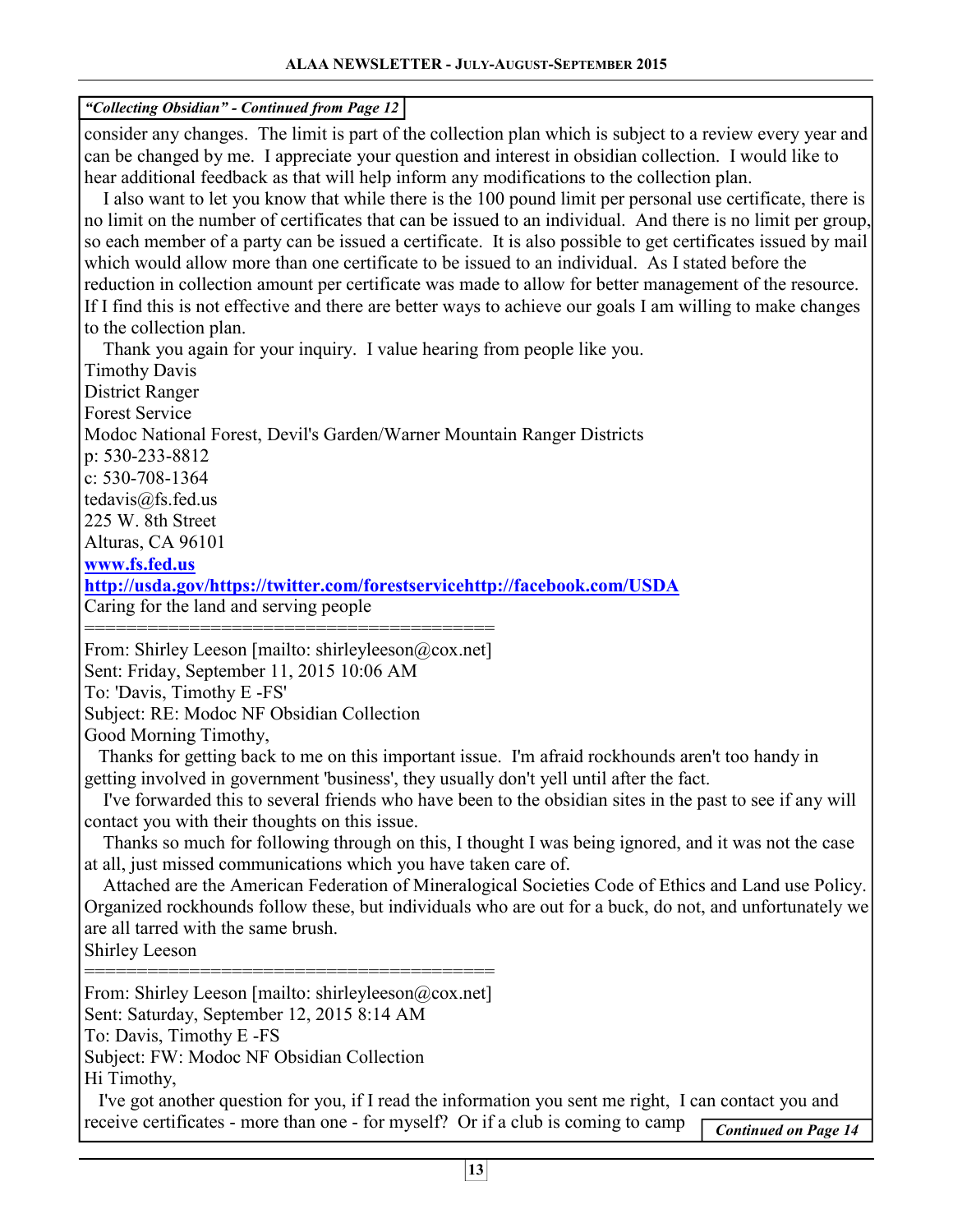| "Collecting Obsidian" - Continued from Page 13                                                                                                                                                                                                                                                                                                                                                                                                                                                                                                                                                                                                                                                                                   |  |  |  |  |  |
|----------------------------------------------------------------------------------------------------------------------------------------------------------------------------------------------------------------------------------------------------------------------------------------------------------------------------------------------------------------------------------------------------------------------------------------------------------------------------------------------------------------------------------------------------------------------------------------------------------------------------------------------------------------------------------------------------------------------------------|--|--|--|--|--|
| and wants certificates they can contact you for several certificates ahead of time and have them in hand<br>when they get to the collecting areas? Is this right?<br><b>Shirley Leeson</b>                                                                                                                                                                                                                                                                                                                                                                                                                                                                                                                                       |  |  |  |  |  |
| From: Davis, Timothy E -FS [mailto:tedavis@fs.fed.us]<br>Sent: Tuesday, September 15, 2015 4:15 PM<br>To: Shirley Leeson<br>Subject: RE: Modoc NF Obsidian Collection<br>Hi again Shirley<br>Yes you personally can receive more than one certificate. We have kept the limit per certificate at 100<br>pounds so we can keep better track of the use, both for assessing sustainability of the resource and in<br>getting use numbers so support our limited minerals budget. The same applies to a club. If a group                                                                                                                                                                                                            |  |  |  |  |  |
| knows ahead of time what they need we can issue certificates via the mail. And they can always be<br>issued out of the local Forest Service offices and the Mercantile Store in Davis Creek.<br>Thanks for sending the code of ethics and land use policy. It is good information for us to have.<br><b>Timothy Davis</b><br><b>District Ranger</b><br><b>Forest Service</b>                                                                                                                                                                                                                                                                                                                                                     |  |  |  |  |  |
| Modoc National Forest, Devil's Garden/Warner Mountain Ranger Districts                                                                                                                                                                                                                                                                                                                                                                                                                                                                                                                                                                                                                                                           |  |  |  |  |  |
| In a message dated 9/18/2015 7:01:38 P.M. Mountain Daylight Time, miller3987@sbcglobal.net writes:<br>Hello Tom:<br>Shirley Leeson asked me to write up anything I could find out about the current state of obsidian<br>collecting permits on the Modoc NF. I've attached a letter to you and a short report of what I found out<br>yesterday. I hope it is the information Shirley wanted.<br>You and Shirley can use this as you wish.<br>Sincerely,<br>Glen Miller<br>Shasta G&MS<br>530-247-6951<br>Miller3987@sbcglobal.net                                                                                                                                                                                                |  |  |  |  |  |
| September 18, 2015                                                                                                                                                                                                                                                                                                                                                                                                                                                                                                                                                                                                                                                                                                               |  |  |  |  |  |
| Tom Burchard<br>Dear Tom:<br>An e-mail from Shirley Leeson was my first indication that there are current issues about collecting                                                                                                                                                                                                                                                                                                                                                                                                                                                                                                                                                                                                |  |  |  |  |  |
| obsidian on the Modoc NF.<br>From the e-mails from Shirley and District Ranger Tim Davis, someone must have raised the question                                                                                                                                                                                                                                                                                                                                                                                                                                                                                                                                                                                                  |  |  |  |  |  |
| of collection limits allowed by the free collecting permits.<br>Reading the e-mails gave me the opinion that Mr. Davis was telling Shirley that a person could obtain<br>more than one collecting permit (at one time) if they want wanted to dig more than the 100 pound limit.<br>Yesterday, I asked the clerk at the Davis Creek store if I could have two permits so I could legally<br>collect more than 100 pounds. The clerk told me that I could only be issued one permit; that is good for<br>14 days. If I wanted to collect more, I would have to come in after 14 days and get another permit. This<br>afternoon (Friday, 9/18/15) I talked to the reception clerk at the Forest headquarters in Alturas to clarify |  |  |  |  |  |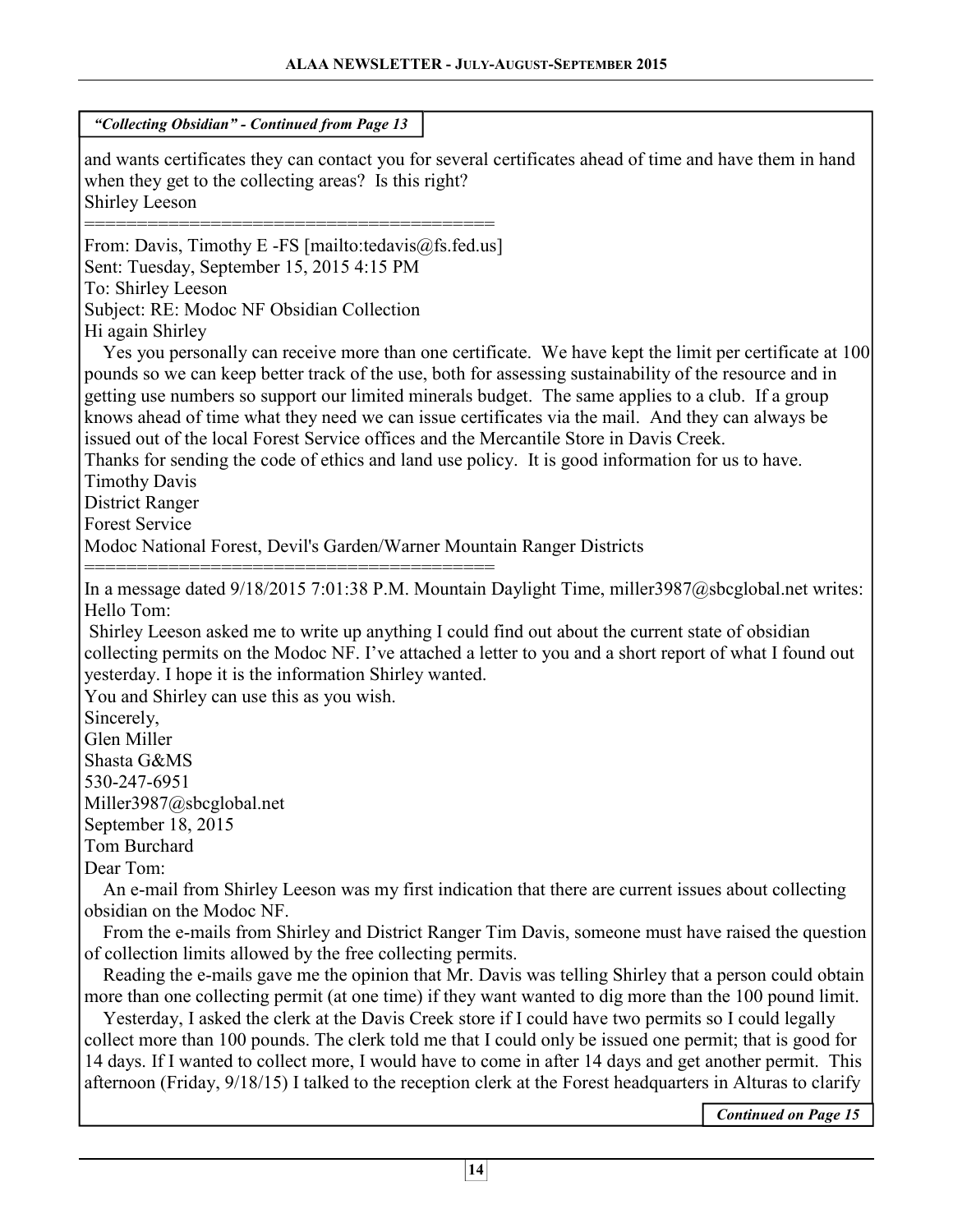# *"Casual Collecting - Definitions" - Continued from Page 14*

the question. Dan Munger, the Minerals Specialist, was not available, but the clerk told me that it if a person collected their original 100 pound limit, they could return to any of the issuing offices; the Davis Creek store, the Modoc NF Supervisor's Office in Alturas, the Cedarville NF office, or the Big Valley District Office in Adin, to obtain another collecting permit.

 The clerk emphasized that they encourage everyone in a collecting party to obtain a collecting permit, even if they were not going to dig. Mr. Munger said that they are interested in monitoring the amount of collecting going on; not so much in trying to limit the collecting by an individual.

 I've put what I learned yesterday into a short report that you can edit and use as you see fit. I've only been to the Davis Creek diggings twice, so most of the administrative details about obsidian collecting on the Modoc NF are new to me.

Yours,

Glen R. Miller

#### ======================================= **Modoc National Forest Obsidian Management Sept. 17, 2015**

# **BY GLENN MILLER**

 Obsidian is managed as a saleable mineral or commodity by the United States Forest Service (USFS). Commercial collectors must follow the rules of the Obsidian Management Plan for the Warner Ranger District, Modoc National Forest (Modoc NF), November 2014, (Obsidian Plan).

 Mr. Tim Davis is the District Ranger of the Warner District. Mr. Dan Munger, Geologist/Minerals Specialist, is the direct manager of the obsidian resources. 530-233-8781 (reception clerk).

 Casual recreationists; rockhounds, must obtain a Forest Service "Certification of Free Use Authorization; Obsidian Collection." The one-page permit explains the conditions to follow for the free permit. The authorization is for a maximum of 100 pounds, equivalent to about two 5-gallon containers. Free Use Authorizations are available at:

Modoc National Forest Supervisor's Office - 800 West 12th Street Alturas, CA 96101

Warner Mountain Ranger District Office - 385 Wallace St. Cedarville, CA 96104

Davis Creek Mercantile - 41942 Highway 395 Davis Creek, CA 96108

Big Valley Ranger District – Hwy 299, Adin, CA

 A map on the back of the authorization certificate; the collecting permit, shows four defined locations for recreational collecting of obsidian on the Modoc National Forest.

Rainbow Mine; also known as the Lassen Creek location.

Pink Lady Mine

Obsidian Needles Mine

Middle Fork Davis Creek Mine

These four locations are the only places where digging for obsidian is legal on the Modoc NF.

i) Each free permit is valid for 14-days. If one wishes to collect beyond the 14 days, a additional permit must be obtained.

i) A collector may get another permit after the first 100 pounds is collected.

i) Only one permit per person will be issued at a time. The Modoc Forest Office encourages everyone in a collecting party to obtain an authorization permit, even if not all members intend to collect.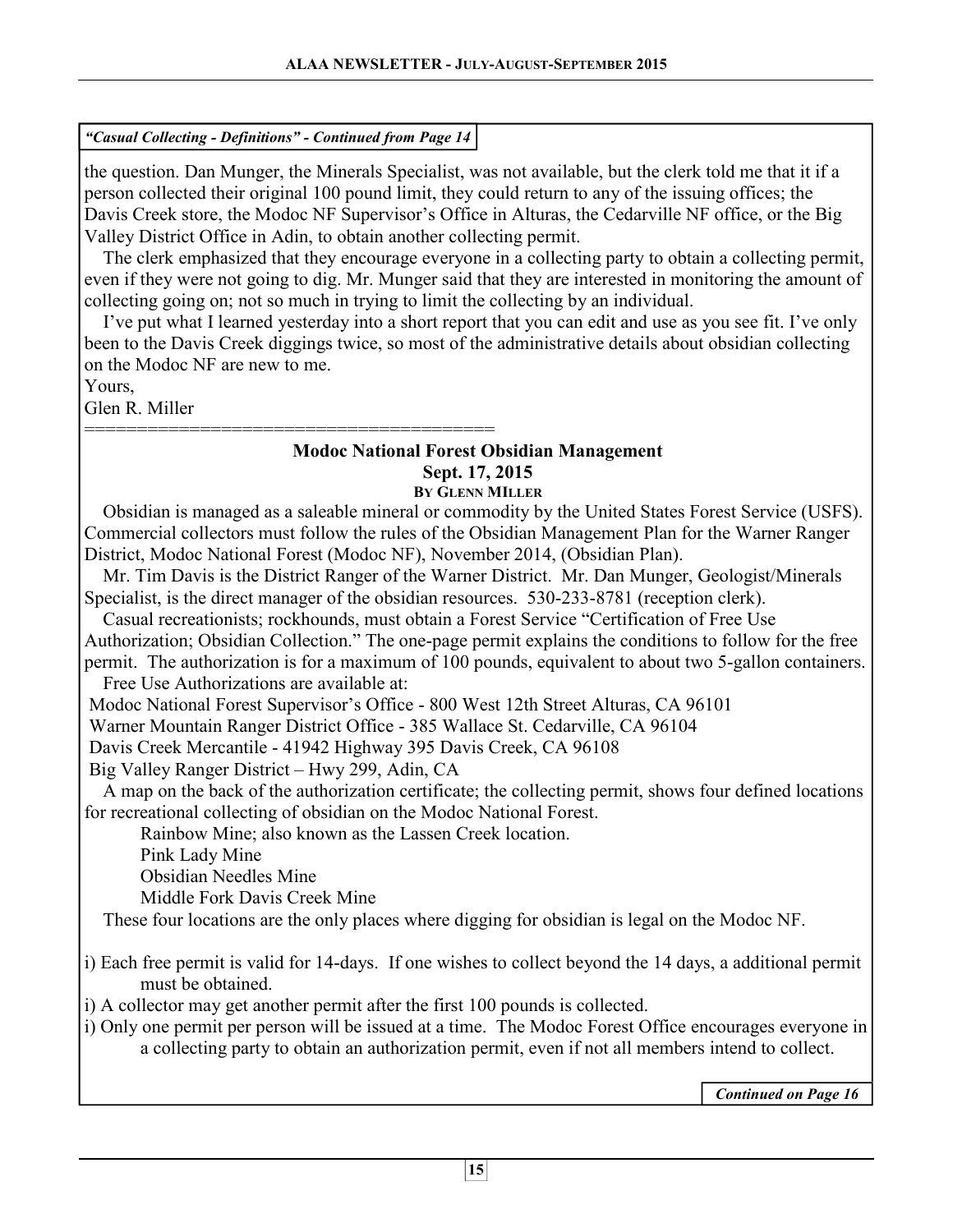Collections thus may be combined to accommodate individual collectors. The USFS is interested in monitoring the amounts of obsidian collected via the number of permits, not specifically in limiting one person's collecting.

 Following is an Internet link about obsidian digging permits: **http://www.fs.usda.gov/detail/modoc/passes-permits/?cid=stelprdb5323081**

Two Internet links give more information about Modoc NF obsidian collecting. 1. Obsidian mines of the Modoc National Forest:

**http://www.fs.usda.gov/detail/modoc/landmanagement/resourcemanagement/? cid=stelprdb5331391**

2. Obsidian mine planning comments sought on the collecting management plan (of November 2014): (comments were to be received by Feb. 20, 2015)

**http://www.fs.usda.gov/detail/modoc/news-events/?cid=STELPRD3827041**

 Beginning October 10, 2015, the Modoc NF will start maintenance work of the Middle Fork Davis Creek Mine, and the Obsidian Needles Mine. One objective of the work is to create several terraces, or benches above the existing pits at the Middle Fork Davis Creek mine to reduce the bank heights above both the commercial pits and the recreational mine areas. The USFS wants both commercial and freepermit diggers to be able to maintain safe bank heights (3 to 5 feet) while removing and relocating overburden and digging waste. Additional vehicle access, parking, and disposal areas will be created to improve recreational use of the areas.

 During the maintenance work, both the Rainbow Mine (Lassen Creek), and the Pink Lady Mine will remain open for collectors. The public is encouraged to avoid Davis Creek and the Needles sites because heavy equipment will be operating there.

 The Modoc NF website has two excellent maps showing the four obsidian collecting sites. Forest Service road numbers show on the maps and help drivers keep on the correct route.

 Unfortunately, not all roads have numbers at critical junctions. As of September 17, 2015, the turn to the Needles Mine off road 46N06 was unmarked. The post that may have held a sign for 45N34 has only a notice of the October 2015, maintenance start. The two maps have enough detail that one can determine position by distance and number of curves. Some of the existing maps that rockbound clubs have been using should be replaced by these two FS maps

The two maps and the Internet links are:

Map 1. Rainbow Mine map:

**http://www.fs.usda.gov/Internet/FSE\_DOCUMENTS/stelprdb5322830.pdf**

Map 2. Middle Fork Davis Creek Mine, Needles Mine, Pink Lady Mine map: **http://www.fs.usda.gov/Internet/FSE\_DOCUMENTS/stelprdb5322831.pdf**

 Rockhounds who are not familiar with the Modoc National Forest may not know the history of USFS obsidian management. The first humans in the area made hunting points and utility objects from obsidian, and there are many sites that were quarry sites for raw material. Some present-day Native Americans and others place emotional, academic and spiritual value on such sites. As land managers of Modoc National Forest resources the Modoc NF staff are influenced by many persons and groups, each with a point of view about use, or non-use, of obsidian. During formation of resource management plans the many values and points of view are received and a plan determined that provides a "fair" consideration and allowable use of each resource. Management plans aren't static, and issues can be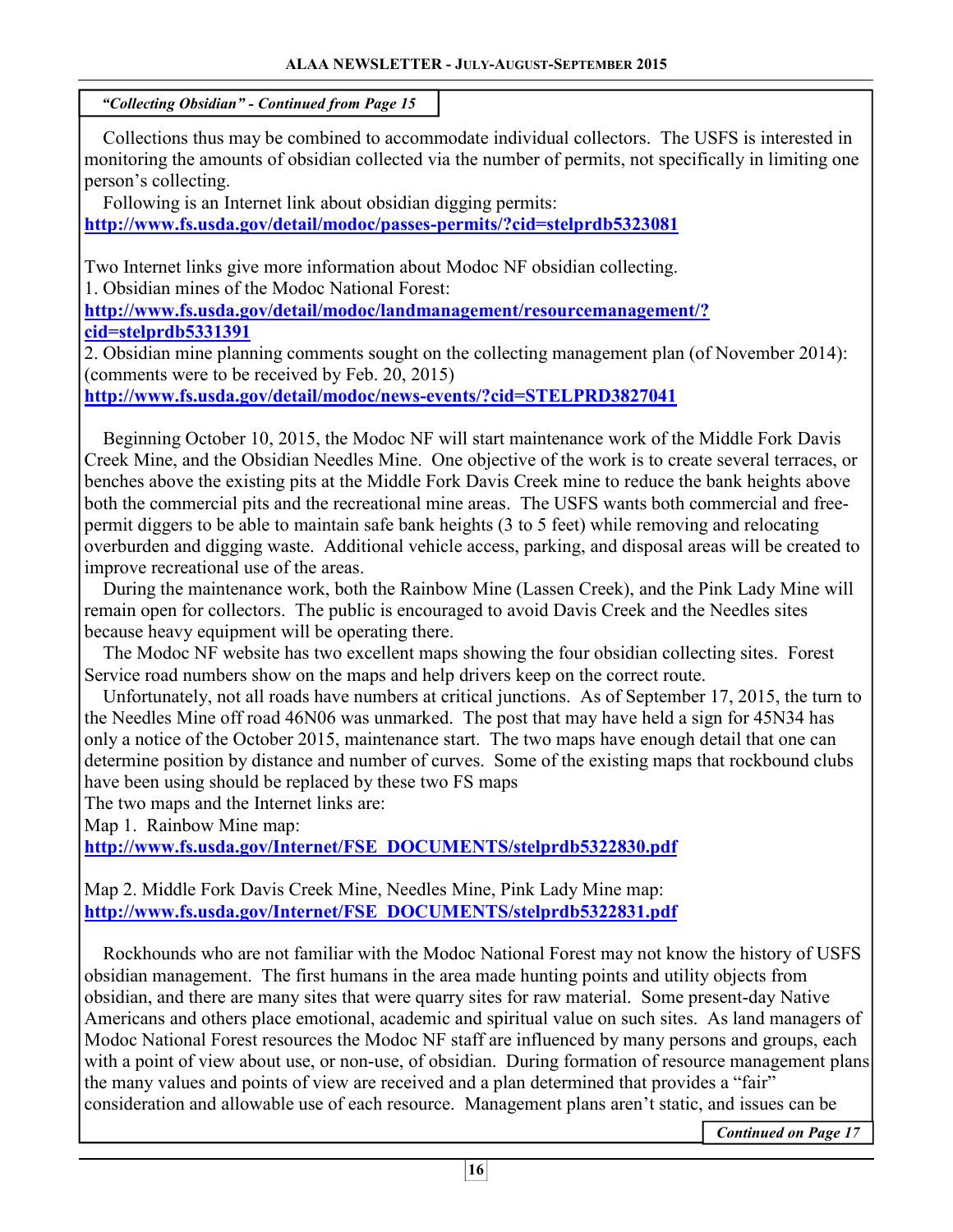reconsidered over time. The November 2014, obsidian management plan is the latest iteration. The FS call for comments that ended in February 2015, evidently was to see how the plan was working.

 One practice that rockhounds could add to their list of ethics is to observe existing regulations, rather than seek ways to weasel around the rules.

 A flyer explaining the rationale for protection of "Heritage Resources," including obsidian, is provided at the following Internet link.

**http://www.fs.usda.gov/Internet/FSE\_DOCUMENTS/stelprdb5326765.pdf**

# **CONCLUSION:**

I want to thank everyone who participated in setting the record straight. OR as straight as is possible under the circumstances.

 Clearly not everyone who collects or is involved in the management of these areas completely understands ALL the rules, which seem to change from time to time.

**Your Editor** 

#### **PROPOSED WILDERNESS FOR INDIAN CREEK ALLOTMENT, SCENIC, S.D. August 1st. 2015**

REPORTED BY JAN BAUMEISTER, SD REP. ROCKY MT FEDERATION OF MINERALOGICAL SOCIETY PLAC. & **AMERICAN FEDERATION MINERAL SOCIETIES - AMERICAN LANDS ACCESS ASSN.'**

 **The Forest Service Buffalo Gap Grassland Rangers, Wall, SD, held two meetings in June with t**he rancher/permittees of Indian Creek Allotment, giving them only **2 days' notice** in June. **They were told that "Indian Creek is going into Wilderness".** The only notice was put in Wall, SD newspaper of this meeting and not the Rapid City Journal! It seems they don't want all other "users" protesting! This is one of our major areas to hunt Fairburn and the rare black agates, plus other specimens. It is the most scenic beautiful area of the grasslands with badland buttes of golden yellow or a light brick red, topped a layer of white, with cedar trees, and the creek snaking thru the valleys. They finally put a nice graded trail in there, now they want it closed down in the future to **total Wilderness where one can only hike or ride in horseback!** 

There are six big wilderness clubs in the Black Hills-Badlands areas with the backing of sixty wilderness clubs and the Nature Conservancy. The main reason behind Wilderness designation is many people, including one rancher who runs buffalo in Indian Creek during the winter, want this land to be turned back to "wild land". These buffalo have been making deep trails in the private owned land. Repair damage won't get done on the private land in those trails down the sides of these 300+ foot steep cliffs!

 Wilderness clubs couldn't get a Wilderness bill for Indian Creek allotment passed by Senator Johnson in 2010 with PAC money of 60 wilderness clubs, but it didn't pass, our thanks to National Guard and Senator Thune. It's a different situation now.

 **Burning**. There are three ranches that are located above the badlands along south rim of Hart Table. Forest Service told them that they Plan a CONTROLLED BURN just below that mesa,

*CONTINUED ON PAGE 18*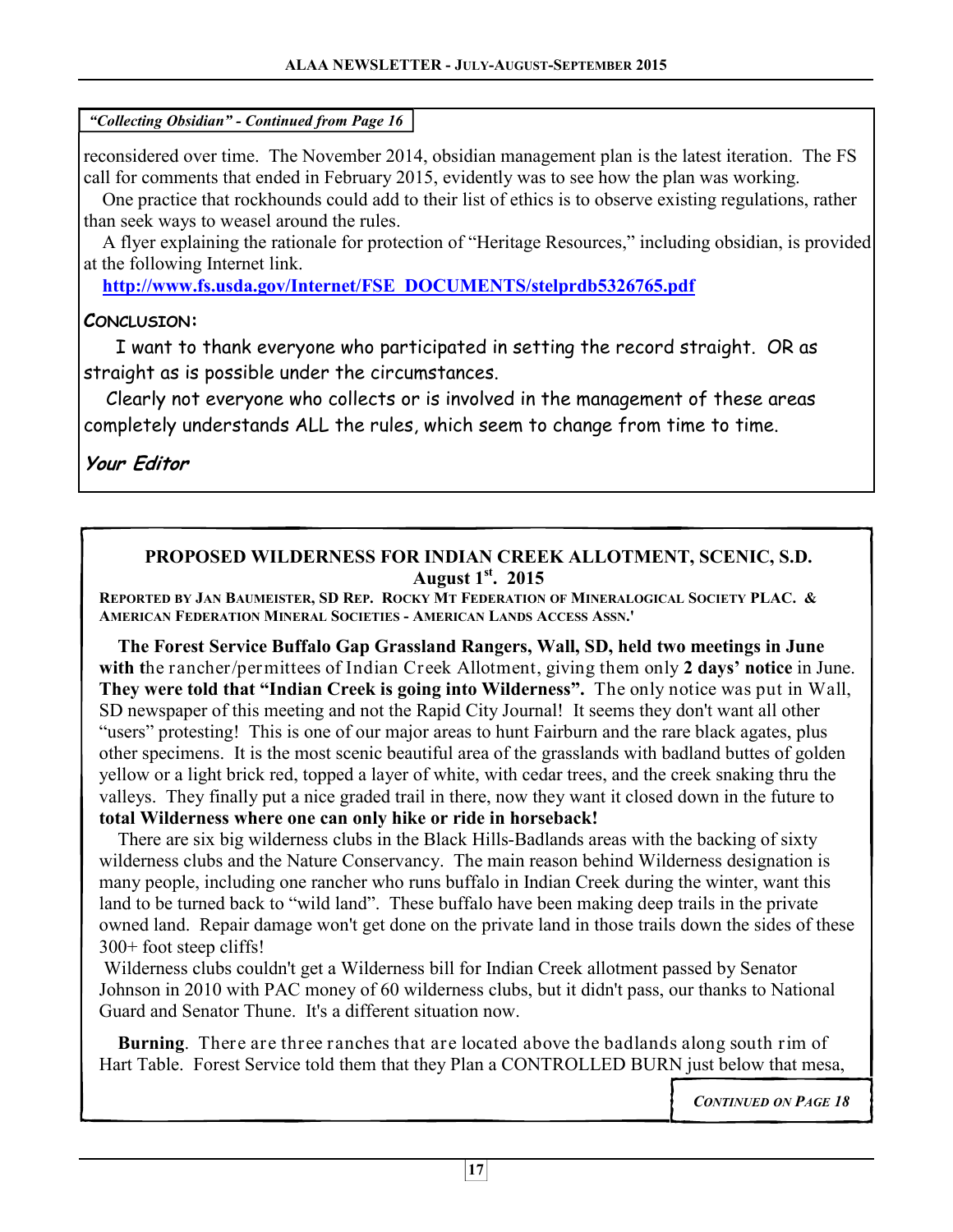*INDIAN CREEK ALLOTMENT - CONTINUED FROM PAGE 17* 

saying "*this area doesn't get cleaned out enough by cows.* It's a big excuse for an unnecessary burn where fire can come up the steep wall and start the rancher's private land, pastures, crop land and buildings on fire like other so called "controlled fires"!!

 It is bad enough that some own private property within the Wilderness boundary which may be taken over as part of this proposed Wilderness Act. *Some of this land had been deeded since homestead in 1909*. *A "Wilderness Act" states there can be no vehicles on the land, not even a fire engine!* Forest Service told one lessee/land owner that they can't even replace a bad fence post once government land becomes designated as "Wilderness", *they have been putting recent bills in the Federal Register*.

 **Senator Thune** has a proposed bill regulating "controlled burning" in the Agriculture Department now and it'll then go to another committee. I suggest the ranchers to have him put an amendment on it: *that future planned controlled burns must meet two criteria: The permittee-land owner within proposed burn area and the Forest Service is to hold a meeting prior to such burn, and the decision of burn be made by voting for or against it, with the largest vote determining final decision*. I found a map on the web in one of the recent wilderness articles that has put Indian Creek allotment already shown the map as titled "**Wilderness Area – Indian Creek, Buffalo Gap National Grasslands.** This shows they've been working on this for some time.

# **Rockhounds!**

 Use an e-mail or call **Senator Mike Round- www.rounds.senategov -2002-224-2321 )** and **Senator John Thune www.thune.senate.gov/public** or **202-224-2321. A**lso, SD **Governor Dennis Daugaard**, Office of the **Governor** -500 E Capitol Ave., Pierre, **SD,** 57501 Phone Number 605.773.3212. He can be reached via e-mail under his website. It is appreciated if you can help us fight against this situation, whether you use our SD grasslands to hunt our State rock - Fairburn Agates or buy them in rock shops.

#### *"Soda Fire" - Continued from Page 9*

guarantee that with the first lightning strike, there will be more catastrophic fires in the areas that DID NOT burn in the beloved Owyhee Mountains. Also, unless something changes right away, the areas in BLM control that DID burn will be expected to "rest" for up to TWO YEARS with light, or no grazing allowed. With this lack of common sense management, the massive fires will continue, the wildlife will be decimated, and the BLM's entire expressed "goal" of "restoring sage grouse habitat" will be forgotten. PLEASE contact your representatives and tell them "Enough is enough!". We need STATE and LOCAL decision makers for our rangelands, not a distant federal bureaucracy in Washington, DC. The powerful environmental lobbies are tying the hands of the BLM, and we need to stop them, while there is a West left to salvage."

# **FEINSTEIN PUSHES OBAMA TO CREATE DESERT MONUMENTS**

**THE DESERT SUN, OCT. 13, 2015**

 More than 1,000 people packed the Whitewater Preserve on Tuesday, enduring the lingering October heat as they cheered, or booed, Sen. Dianne Feinstein's calls for President Barack Obama to establish three national monuments in the desert. In an interview following Tuesday's event, Ruiz wouldn't take a position on the potential use of the Antiquities Act. But while many public commenters opposed the use of executive action, it was clear from the cheers and boos that most of the people gathered at Whitewater supported the idea. Read full story @ https://www.doi.gov/pressreleases/interior-usda**officials-join-us-senator-dianne-feinstein-public-meeting-conservation**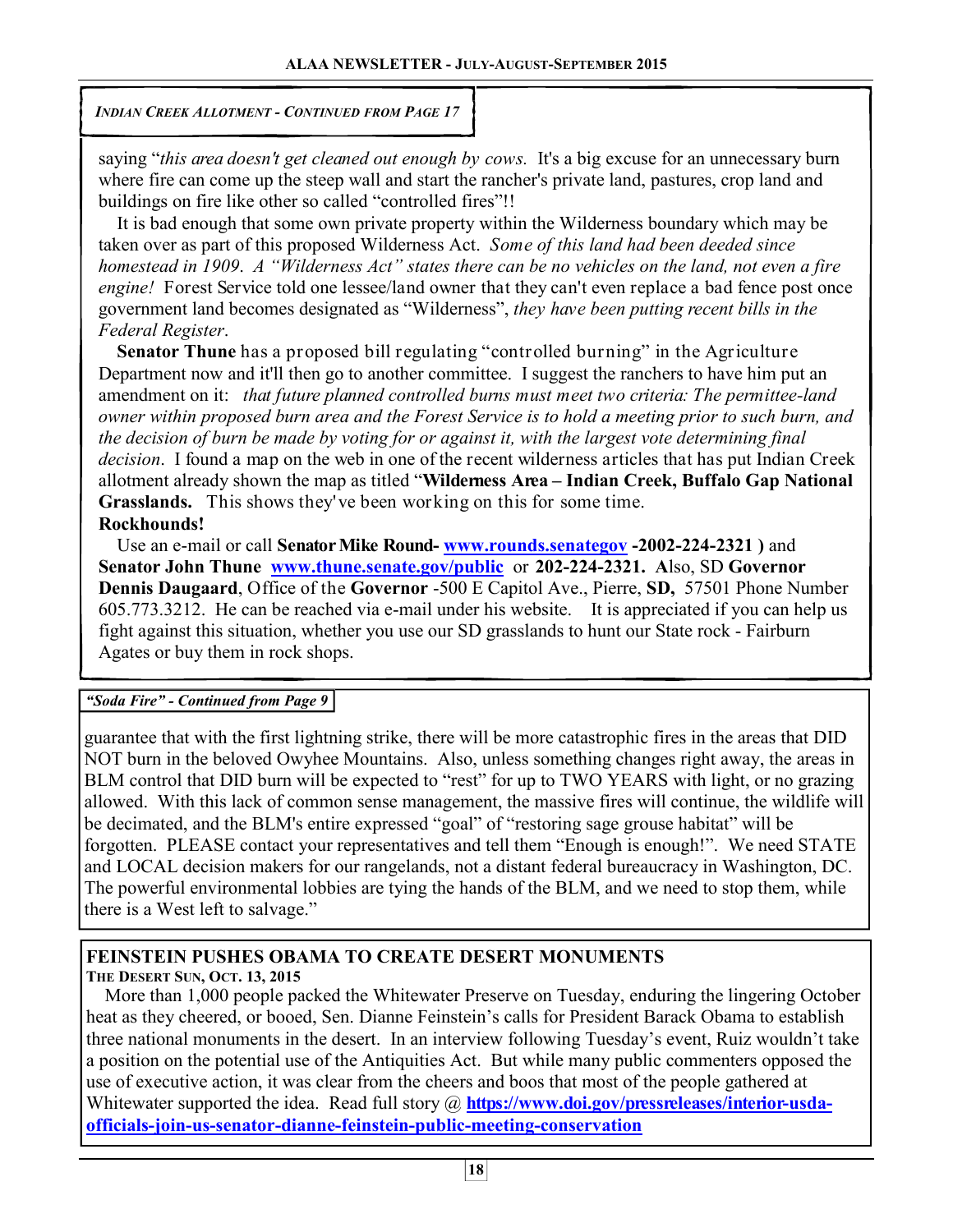#### **ALAA NEWSLETTER - JULY-AUGUST-SEPTEMBER 2015**

#### **AMERICAN LANDS ACCESS ASSOCIATION, INC. 2014-2015 OFFICERS & DIRECTORS**

#### **OFFICERS**

#### **PRESIDENT**

SHIRLEY LEESON 6155 Haas St. La Mesa CA 91942 **president@amlands.org** 

# **VICE-PRESIDENT**

LAUREN WILLIAMS 957 E Elva St Idaho Falls ID 83401 **vice\_president@amlands.org** 

#### **SECRETARY**

SUSY MARTIN PO Box 900279 Palmdale CA 93590 **secretary@amlands.org** 

#### **TREASURER**

FRANK MULLANEY PO Box 54398 San Jose CA 95154 **treasurer@amlands.org** 

#### **MEMBERSHIP**

CHERI GEORGE PO Box 54398 San Jose CA 95154 **membership@amlands.org** 

#### **DIRECTORS**

|                                                           | <b>PERMANENT DIRECTORS:</b>                     |                                                       |
|-----------------------------------------------------------|-------------------------------------------------|-------------------------------------------------------|
| Dee Holland, Registered Agent, Idaho<br>agent@amlands.org | John Martin, Webmaster<br>webmaster@amlands.org | Tom Burchard, Newsletter Editor<br>editor@amlands.org |
|                                                           |                                                 |                                                       |

Dr. Bob Carlson, Rocky Mountains **Dr.bob@amlands.org** 

# **THREE YEAR TERMS:**

Doug True, Northwest **doug\_true@amlands.org** 

John Wright, Southeast **john\_wright@amlands.org**

Amy Granat, California **amy.granat@amlands.org** 

Marion Roberts, California **mroberts@amlands.org** 

#### **TWO YEAR TERMS:**

Tom Noe, Midwest **tom\_noe@amlands.org** 

Evan Day, Northwest **evan\_day@amlands.org** 

# **ONE YEAR TERM:**

Jon Spunaugle, Northwest **jon.spunaugle@amlands.org**

**OPEN** 

#### **CURRENT ALAA STATE REPRESENTATIVES**

Contact information for representatives can be found at

#### **www.amlands.org**

| ALAA FACEBOOK ·········· Ronna Watkins                                  | NEVADA  Norvie Enns                                                                |
|-------------------------------------------------------------------------|------------------------------------------------------------------------------------|
| <b>PUBLIC LANDS ADVISORS ·· OPEN</b>                                    | NEW MEXICO ················ Bob Carlson                                            |
|                                                                         | <b>NORTH CAROLINA</b> Carl Talbott                                                 |
| <b>CALIFORNIA</b>                                                       |                                                                                    |
| Central ······························· Marion Roberts                  | <b>OREGON</b>                                                                      |
| Southern Desert ····················· Ruth Hidalgo                      |                                                                                    |
| <b>IDAHO</b><br>Northern ····························· Everett Headrick | PENNSYLVANIA ············ Scott Peters<br>SOUTH DAKOTA ············ Jan Baumeister |
| MISSISSIPPI ····················· John Wright                           | <b>WASHINGTON</b>                                                                  |